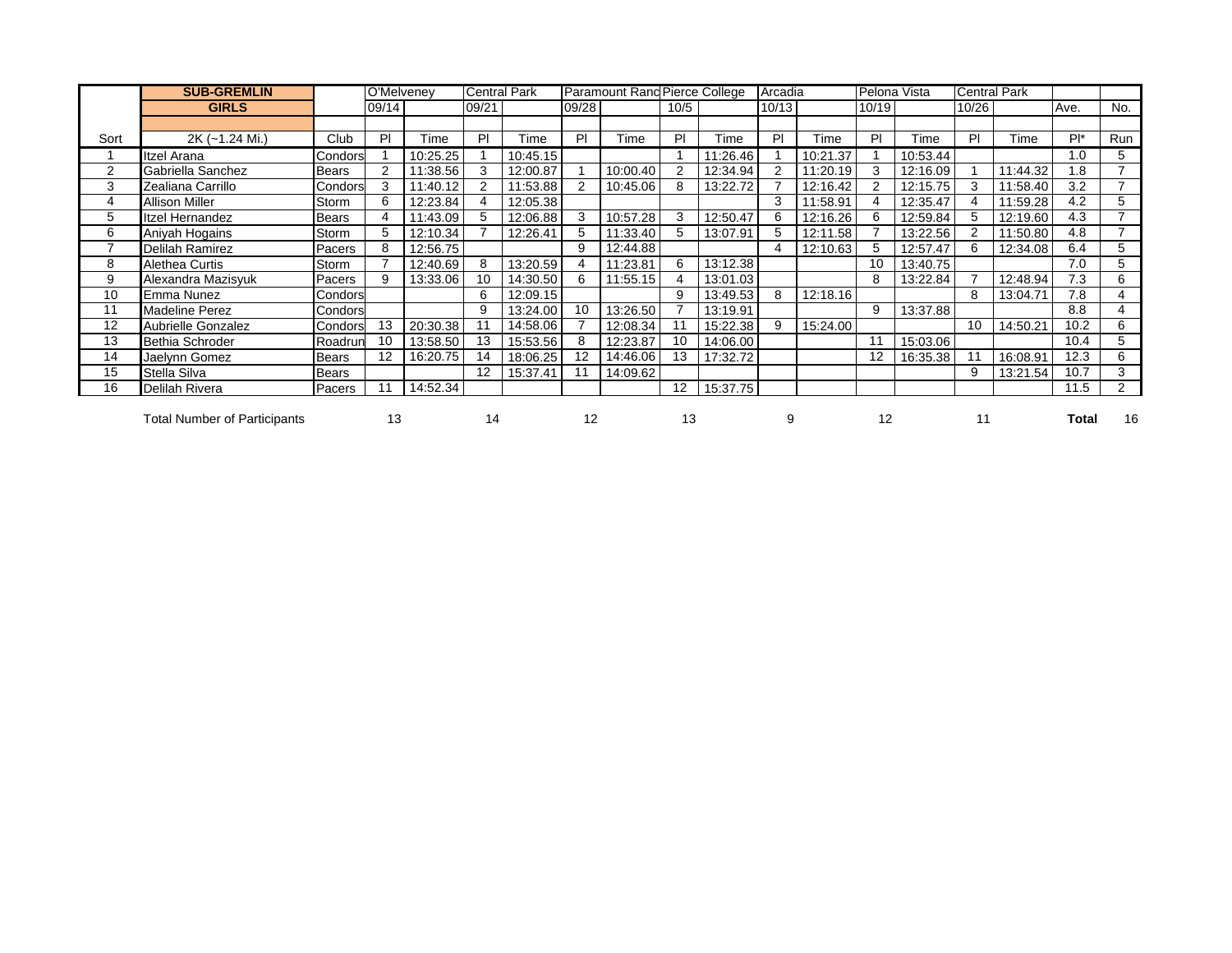|      | <b>SUB-GREMLIN</b>                  |                | O'Melveney |          | <b>Central Park</b> |          |       | Paramount Ranc Pierce College |      |          | Arcadia |          | Pelona Vista |          | <b>Central Park</b> |              |        |                |
|------|-------------------------------------|----------------|------------|----------|---------------------|----------|-------|-------------------------------|------|----------|---------|----------|--------------|----------|---------------------|--------------|--------|----------------|
|      | <b>BOYS</b>                         |                | 09/14      |          | 09/21               |          | 09/28 |                               | 10/5 |          | 10/13   |          | 10/19        |          | 10/26               |              | Ave.   | No.            |
|      |                                     |                |            |          |                     |          |       |                               |      |          |         |          |              |          |                     |              |        |                |
| Sort | 2K (~1.24 Mi.)                      | Club           | PI         | Time     | P                   | Time     | PI    | Time                          | PI   | 'ime     | ΡI      | Time     | PI           | Гіmе     | PI                  | ⊺ime         | $Pl^*$ | Run            |
|      | Joven Ballard                       | Pacers         |            | 9:28.09  |                     | 9:31.94  |       |                               |      | 9:33.87  |         | 9:39.77  |              |          |                     | 9:19.71      | 1.0    | 5              |
|      | Alekzander Ramirez-Gasto            | Storm          | 3          | 10:09.93 |                     | 10:42.50 |       | 85193                         |      | 10:09.02 |         | 10:09.84 |              | 10:38.72 |                     | 10:45.90     | 2.0    | ⇁              |
|      | Collin Theule                       | Storm          |            | 10:09.38 |                     | 10:13.72 |       |                               |      | 10:44.12 |         | 10:42.32 |              | 10:32.18 |                     | 10:51.10     | 2.3    |                |
|      | Diego Ramirez                       | Crimson        |            | 10:21.00 |                     | 1:03.19  |       | 9:41.31                       |      | 10:40.72 |         | 10:16.56 | 3            | 11:14.09 |                     |              | 3.2    | 6              |
| 5.   | Joshua Pons                         | <b>Bears</b>   | 6          | 11:25.84 |                     |          |       | 10:12.72                      | 5    | 11:46.31 |         |          |              | 11:39.81 | 5                   | 11:47.85     | 4.8    | 5              |
| 6    | <b>Andrew Daly</b>                  | Storm          | 5          | 10:50.88 | 5                   | 10:48.68 |       | 9:39.66                       |      |          | 5       | 10:43.83 | 5.           | 11:43.38 |                     | 10:55.22     | 4.8    | 5              |
|      | Tao Xiloh Harper                    | Roadrunne      |            | 12:20.22 | 6                   | 12:55.25 | 6     | 11:23.91                      |      |          |         |          |              |          |                     |              | 6.3    | 3              |
|      | Matteo Lorenzana                    | Pacers         |            |          |                     | 13:03.81 |       | 11:25.56                      | 6    | 13:29.47 |         |          |              |          |                     |              | 6.7    | 3              |
|      | Miles James                         | Storm          | 10         | 13:05.56 | 12                  | 15:04.09 |       | 12:43.88                      |      | 13:39.81 | 6       | 13:18.25 | 6            | 13:27.50 |                     | 13:59.48     | 7.3    |                |
|      | 10 Lucas Argueta                    | <b>Vikings</b> | 8          | 12:49.28 |                     | 14:46.15 | 5     | 111631                        |      | 14:20.72 |         | 14:23.76 |              |          | 8                   | .70<br>14:11 | 8.0    | 6              |
|      | John O'Hare                         | Storm          | 12         | 15:15.18 | 13                  | 16:51.75 |       | 12:52.97                      |      | 14:53.69 |         | 14:40.91 |              | 14:09.12 |                     | 13:58.56     | 8.8    | $\overline{ }$ |
|      | Daniel Estrada                      | <b>Bears</b>   | 9          | 12:53.06 | 9                   | 14:19.94 |       |                               | 10   | 14:25.03 |         | 15:16.73 | 8            | 15:41.69 |                     | 14:27.78     | 9.0    | 6              |
|      | Jordan Craft                        | Vikings        |            |          | 8                   | 13:09.47 |       |                               | 8    | 14:02.31 |         |          |              |          |                     |              | 8.0    | 2              |
|      | 14 Rowen Nicastro                   | <b>Hawks</b>   |            | 13:58.12 | 10                  | 14:45.47 |       |                               |      |          |         |          |              |          |                     |              | 10.5   | $\overline{2}$ |
|      | <b>Total Number of Participants</b> |                | 12         |          | 13                  |          |       |                               | 11   |          |         |          | 8            |          | 9                   |              | Total  | 14             |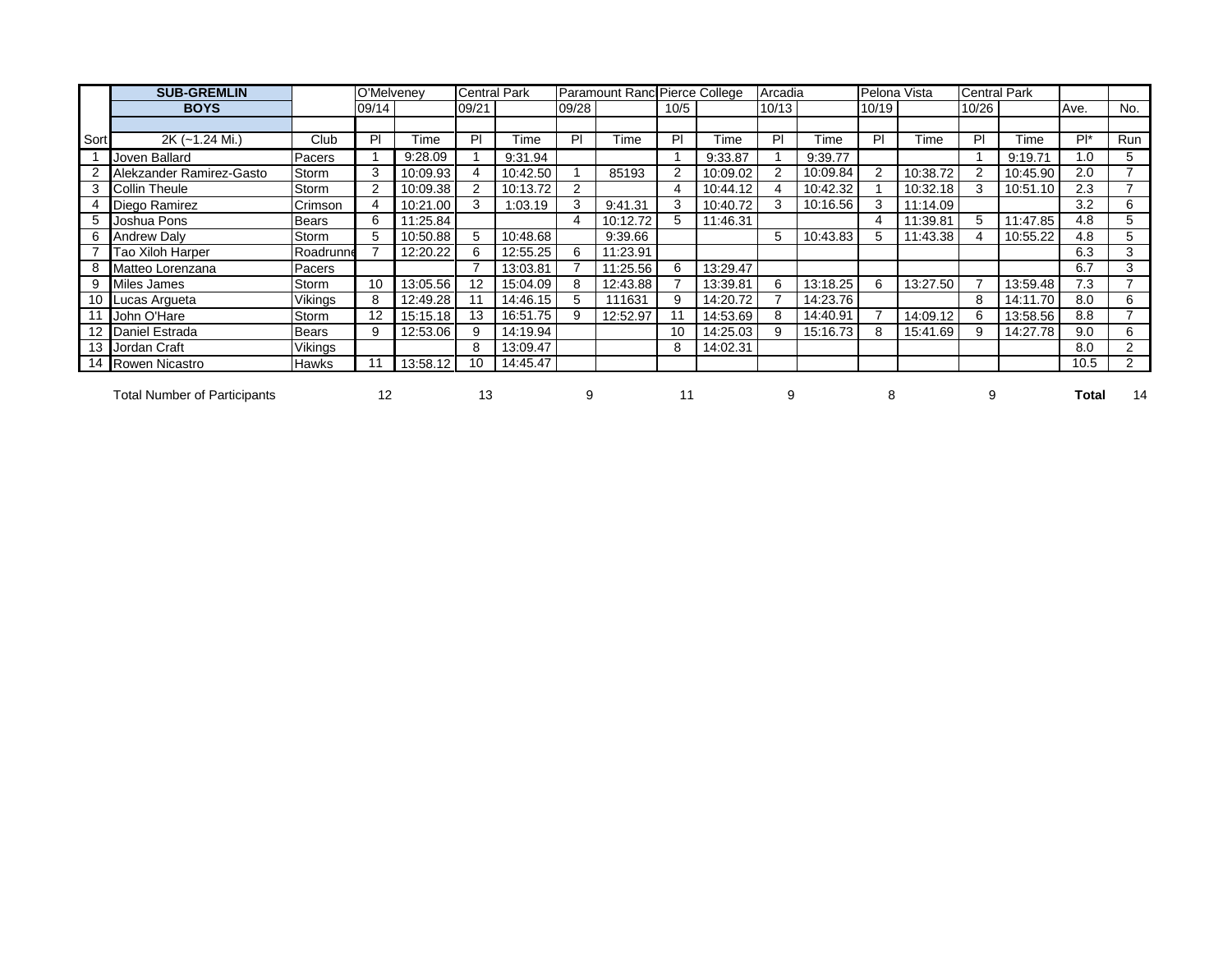|                 | <b>GREMLIN</b>                      |              | O'Melveney     |          | <b>Central Park</b> |          |                         | Paramount Rand Pierce College |                 |          | Arcadia        |          | Pelona Vista   |          | <b>Central Park</b> |          |        |                 |
|-----------------|-------------------------------------|--------------|----------------|----------|---------------------|----------|-------------------------|-------------------------------|-----------------|----------|----------------|----------|----------------|----------|---------------------|----------|--------|-----------------|
|                 | <b>GIRLS</b>                        |              | 09/14          |          | 09/21               |          | 09/28                   |                               | 10/5            |          | 10/13          |          | 10/19          |          | 10/26               |          | Ave.   | No.             |
| Sort            | 2K (~1.24 Mi.)                      | Club         | $\overline{P}$ | Time     | PI                  | Time     | PI                      | Time                          | PI              | Time     | PI             | Time     | PI             | Time     | PI                  | Time     | $Pl^*$ | Run             |
| $\mathbf{1}$    | <b>Kristen Theobald</b>             | Condors      |                |          | $\overline{2}$      | 8:40.12  | $\overline{1}$          | 7:31.38                       |                 |          | $\mathbf{1}$   | 8:36.26  | $\mathbf{1}$   | 8:42.53  | 2                   | 8:53.36  | 1.4    | 5               |
| 2               | <b>Reese Ray</b>                    | Storm        | $\mathbf{1}$   | 8:24.66  | $\mathbf{1}$        | 8:34.66  | 3                       | 7:50.03                       | 2               | 8:49.75  | 2              | 8:38.97  | 3              | 8:59.44  | $\mathbf{1}$        | 8:17.48  | 1.7    | $\overline{7}$  |
| 3               | Kirsten Theobald                    | Condors      |                |          | 3                   | 8:50.38  | $\overline{\mathbf{c}}$ | 7:44.97                       |                 |          | 3              | 8:42.27  | $\overline{2}$ | 8:55.15  | 3                   | 8:57.47  | 2.6    | 5               |
| 4               | Lucy Zuniga                         | Condors      | 3              | 8:45.53  | 4                   | 9:10.25  | 4                       | 7:58.69                       | -1              | 8:49.03  | 5              | 8:59.71  | 5              | 9:19.72  | 5                   | 9:01.65  | 3.7    | $\overline{7}$  |
| 5               | Graciella Soffin                    | Pacers       | $\overline{2}$ | 8:29.18  |                     |          | 6                       | 8:07.40                       | 6               | 8:51.41  | $\overline{4}$ | 8:56.11  |                |          | 4                   | 9:00.52  | 4.4    | 5               |
| 6               | Allie Theule                        | Storm        | $\overline{4}$ | 8:50.47  |                     | 9:35.34  | 5                       | 8:06.94                       | 3               | 9:21.81  | 7              | 9:13.43  | $\overline{7}$ | 9:31.18  | 6                   | 9:11.35  | 5.3    | $\overline{7}$  |
| $\overline{7}$  | Destina Guzman                      | Condors      | 6              | 9:17.94  | 5                   | 9:14.81  | $\overline{7}$          | 8:13.18                       | 5               | 9:28.93  | 6              | 9:07.56  | 6              | 9:25.00  | $\overline{7}$      | 9:14.68  | 5.8    | $\overline{7}$  |
| 8               | Valentine Steinman                  | Raiders      | 5              | 9:12.56  | 6                   | 9:29.09  |                         |                               | $\overline{4}$  | 9:28.41  | 8              | 9:22.79  | $\overline{4}$ | 9:12.72  | 8                   | 9:26.60  | 5.8    | 6               |
| 9               | Sanae Garcia                        | Bears        | $\overline{7}$ | 9:19.75  | 9                   | 9:51.18  | 10                      | 10:00.03                      | -7              | 10:08.03 | 10             | 9:52.78  | 9              | 10:20.47 | 11                  | 10:25.25 | 8.7    | $\overline{7}$  |
| 10              | Talitha Schroeder                   | Roadrunn     | 8              | 9:36.66  | 8                   | 9:41.75  | 11                      | 10:15.81                      | 8               | 10:38.34 |                |          | 10             | 10:31.38 |                     |          | 9.0    | $5\phantom{.0}$ |
| 11              | Ruth Dennison                       | Storm        | 10             | 10:23.00 | 13                  | 10:49.72 | 18                      | 11:29.50                      | 10              | 11:26.00 | 11             | 9:56.97  | 8              | 10:12.53 | 10                  | 9:43.53  | 10.3   | $\overline{7}$  |
| 12              | Sofia Martinez                      | Vikings      | 11             | 10:47.31 | 12                  | 10:38.91 |                         |                               |                 |          | 12             | 10:02.13 | 12             | 10:50.06 |                     |          | 11.8   | 4               |
| $\overline{13}$ | Lina Haaga                          | Falcons      |                |          | $\overline{10}$     | 10:08.03 | 20                      | 11:39.12                      |                 |          | 9              | 9:37.14  |                |          | 9                   | 9:41.09  | 12.0   | $\overline{4}$  |
| 14              | Carlee Perez                        | Condors      |                |          | 11                  | 10:20.50 | 19                      | 11:37.44                      | 9               | 11:19.75 |                |          | 13             | 11:03.18 |                     |          | 13.0   | $\overline{4}$  |
| 15              | Jeseni Barajas                      | Condors      | 12             | 10:49.72 | 14                  | 10:58.56 | 21                      | 11:52.75                      | 14              | 11:53.03 | 13             | 11:08.34 | 14             | 11:14.22 | 12                  | 10:54.82 | 13.2   | $\overline{7}$  |
| 16              | Sienna Sarando                      | Village      | 14             | 11:10.22 | 17                  | 11:30.22 | 8                       | 9:47.12                       | 12              | 11:46.00 |                |          | 15             | 112075   | 14                  | 11:20.22 | 13.3   | 6               |
| 17              | <b>Ava Bradley</b>                  | Village      | 15             | 11:14.44 | 18                  | 11:35.12 | 9                       | 9:53.81                       | 13              | 11:50.88 |                |          | 16             | 11:51.38 | 13                  | 11:20.18 | 14.0   | 6               |
| 18              | Zoe Curtis                          | Storm        | 13             | 11:01.12 | 15                  | 11:01.28 | 24                      | 12:08.84                      | 11              | 11:29.15 |                |          | 11             | 10:47.03 |                     |          | 14.8   | 5               |
| 19              | Johanna Dennison                    | Storm        |                |          | 19                  | 11:41.88 | 12                      | 10:29.25                      | 15              | 12:15.69 | 14             | 11:14.06 | 22             | 13:15.38 | 15                  | 11:39.55 | 16.2   | 6               |
| $\overline{20}$ | Zhylanae Carrillo                   | Condors      | 19             | 12:27.22 | 21                  | 12:22.75 | 14                      | 11:02.88                      | 19              | 13:08.75 | 17             | 12:40.79 | 17             | 12:17.12 | 18                  | 12:30.53 | 17.3   | $\overline{7}$  |
| 21              | Hanna Gonzalez                      | <b>Bears</b> | 18             | 12:12.00 |                     |          | 17                      | 11:10.50                      | 17              | 12:47.53 |                |          | 20             | 13:04.38 |                     |          | 18.0   | 4               |
| 22              | Kenzie Calderon                     | Storm        | 23             | 14:00.47 |                     |          | 15                      | 11:08.47                      | 18              | 13:06.50 | 15             | 12:17.93 | 21             | 13:08.66 |                     |          | 18.4   | 5               |
| 23              | Rachel De Jesus                     | Storm        | 17             | 11:49.91 | 23                  | 12:32.47 | 16                      | 11:10.00                      |                 |          |                |          | 23             | 13:28.78 | 17                  | 12:21.88 | 19.2   | 5               |
| 24              | Ella Bertelsen                      | Pacers       | 25             | 15:13.41 | 22                  | 12:28.03 | 13                      | 10:43.12                      | 21              | 13:23.52 |                |          |                |          |                     |          | 20.3   | $\overline{4}$  |
| 25              | Tiffany Teymouri                    | Storm        | 20             | 13:09.50 |                     |          |                         |                               |                 |          | 19             | 13:53.65 | 26             | 14:50.03 | 21                  | 12:54.52 | 21.5   | $\overline{4}$  |
| $\overline{26}$ | <b>Charlie Cohen</b>                | Raiders      |                |          | 29                  | 15:03.47 | 23                      | 12:07.47                      |                 |          | 16             | 12:18.51 | 19             | 12:47.53 |                     |          | 21.8   | 4               |
| 27              | Emma James                          | Storm        | 22             | 13:43.81 | 28                  | 14:57.53 | $\overline{25}$         | 12:23.34                      | $\overline{23}$ | 13:54.75 | 18             | 12:57.69 | 24             | 13:32.09 | 19                  | 12:36.60 | 21.8   | $\overline{7}$  |
| 28              | Raina Yang                          | Falcons      | 21             | 13:37.69 | 26                  | 13:59.44 | 26                      | 12:41.09                      | 22              | 13:51.84 |                |          | 25             | 14:09.62 | 22                  | 14:00.08 | 23.7   | 6               |
| 29              | Lake Fandell                        | Falcons      |                |          | 16                  | 11:23.62 |                         |                               | 16              | 12:42.72 |                |          |                |          | 16                  | 11:40.55 | 16.0   | 3               |
| 30              | Arielle Romero                      | Storm        | 16             | 11:30.09 | 20                  | 12:13.81 |                         |                               |                 |          |                |          |                |          | 20                  | 12:39.95 | 18.7   | 3               |
| $\overline{31}$ | Gabriellea Seri                     | Hawks        |                |          | 24                  | 13:24.00 |                         |                               | 20              | 13:17.91 |                |          | 18             | 12:45.53 |                     |          | 20.7   | 3               |
| 32              | Guiliana Flores                     | Pacers       | 24             | 15:04.66 | 27                  | 14:26.78 | 22                      | 12:00.94                      |                 |          |                |          |                |          |                     |          | 24.3   | 3               |
| 33              | Anya Silver                         | Hawks        | 26             | 15:15.22 |                     |          |                         |                               | 24              | 14:08.09 |                |          |                |          |                     |          | 25.0   | $\overline{2}$  |
| $\overline{34}$ | Lasya Tinnanooru                    | Storm        |                |          | 25                  | 13:34.88 |                         |                               | 25              | 14:10.62 |                |          |                |          |                     |          | 25.0   | 2               |
| $\overline{35}$ | <b>Riloh Terry</b>                  | Storm        |                |          | 30                  | 15:03.96 |                         |                               |                 |          |                |          |                |          |                     |          | 30.0   | $\overline{1}$  |
| $\overline{36}$ | Sarah Perez                         | Condors      | 9              | 10:17.50 |                     |          |                         |                               |                 |          |                |          |                |          |                     |          | 9.0    | $\mathbf{1}$    |
|                 |                                     |              |                |          |                     |          |                         |                               |                 |          |                |          |                |          |                     |          |        |                 |
|                 | <b>Total Number of Participants</b> |              | 26             |          | 30                  |          | 26                      |                               | 25              |          | 19             |          | 26             |          | 22                  |          | Total  | 36              |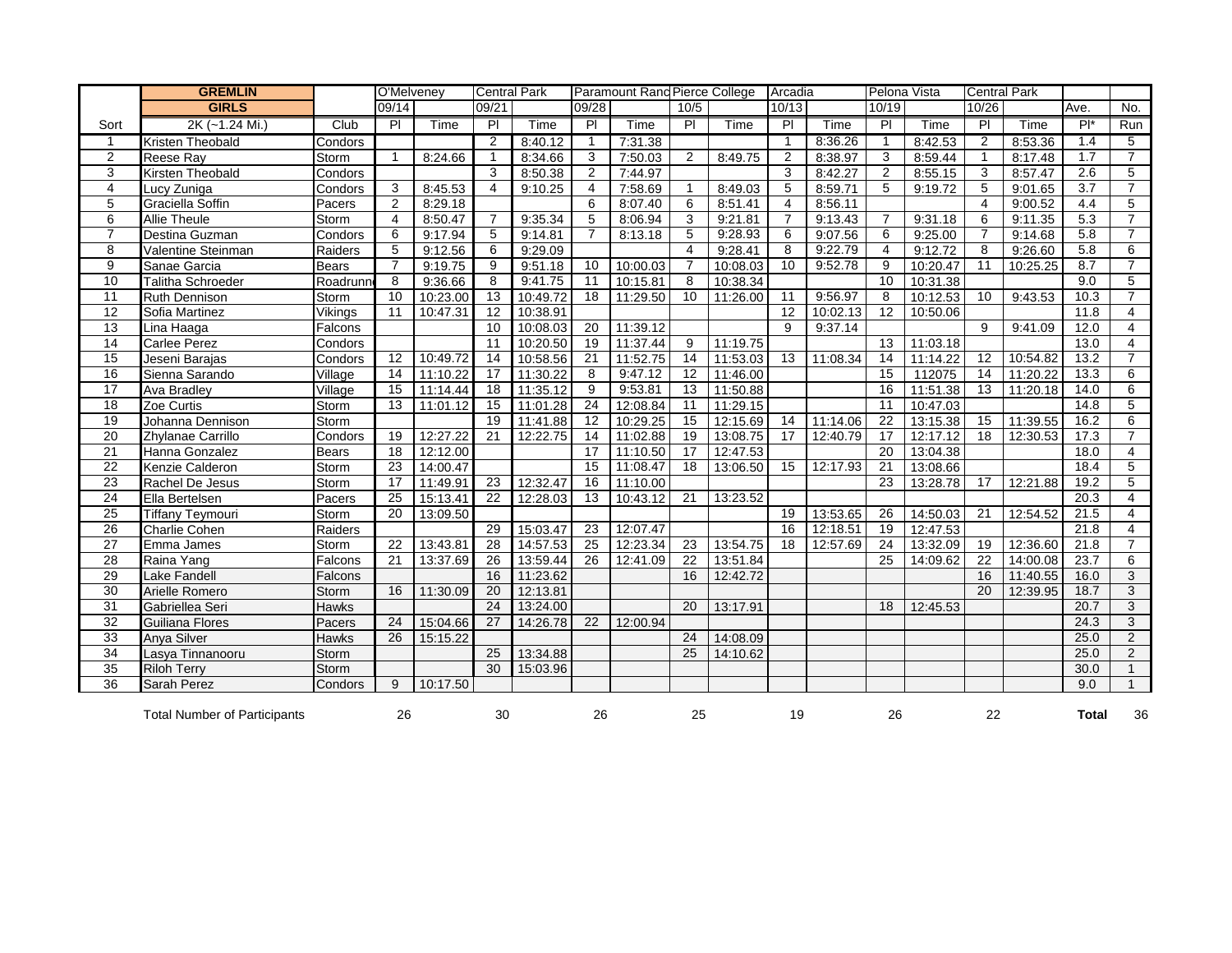|                 | <b>GREMLIN</b>                      |              | O'Melveney      |          | <b>Central Park</b> |          |                | Paramount Rand Pierce College |                 |          | Arcadia        |          | Pelona Vista   |          | <b>Central Park</b> |      |                |                |
|-----------------|-------------------------------------|--------------|-----------------|----------|---------------------|----------|----------------|-------------------------------|-----------------|----------|----------------|----------|----------------|----------|---------------------|------|----------------|----------------|
|                 | <b>BOYS</b>                         |              | 09/14           |          | 09/21               |          | 09/28          |                               | 10/5            |          | 10/13          |          | 10/19          |          | 10/26               |      | Ave.           | No.            |
| Sort            | 2K (~1.24 Mi.)                      | Club         | P               | Time     | PI                  | Time     | $\overline{P}$ | Time                          | $\overline{P}$  | Time     | $\overline{P}$ | Time     | PI             | Time     | $\overline{P}$      | Time | $\overline{P}$ | Run            |
|                 | Vincent Maldonado                   | Storm        | 1               | 8:19.06  |                     | 8:37.62  | 2              | 7:42.03                       |                 | 8:29.22  |                | 8:19.62  | $\mathbf{1}$   | 8:39.28  |                     |      | 1.0            | 7              |
| $\overline{2}$  | Michael Salgado Jr.                 | Storm        | 3               | 8:37.00  | $\overline{2}$      | 8:47.56  |                | 7:37.78                       | $\overline{2}$  | 8:57.09  | 4              | 9:11.68  | 3              | 8:58.65  | $\overline{4}$      |      | 2.5            | $\overline{7}$ |
| 3               | Kingston Florian                    | Pacers       | $\overline{2}$  | 8:33.50  | 4                   | 9:20.50  | 3              | 7:57.84                       | 3               | 9:15.53  | 8              | 9:31.90  | $\overline{4}$ | 9:04.75  | 3                   |      | 3.2            | $\overline{7}$ |
| 4               | Uxbal Ortiz                         | Storm        | $\overline{4}$  | 8:53.91  | 3                   | 9:18.09  | 6              | 8:04.56                       | $\overline{4}$  | 9:16.12  | $\overline{2}$ | 9:08.81  |                |          | $\overline{2}$      |      | 3.5            | 6              |
| 5               | Daniel Lopez                        | Village      | 13              | 9:53.81  | 5                   | 9:27.18  | 4              | 7:58.24                       | 6               | 9:28.75  | 5              | 9:15.44  | 2              | 8:57.31  | $\overline{5}$      |      | 4.5            | $\overline{7}$ |
| 6               | lan Figueroa                        | <b>Bears</b> | 5               | 9:04.18  |                     | 8:40.53  |                | 8:06.18                       | 8               | 9:43.15  | 3              | 9:11.27  | 5              | 9:24.78  | 6                   |      | 5.5            | $\overline{7}$ |
| $\overline{7}$  | Zachary Felts                       | Vikings      | 6               | 9:06.66  | 9                   | 9:46.87  | 10             | 8:40.94                       | 5               | 9:17.90  | $\overline{7}$ | 9:23.01  | 6              | 9:37.59  | $\overline{7}$      |      | 6.7            | $\overline{7}$ |
| 8               | Adam Del Rio                        | Vikings      | $\overline{7}$  | 9:11.44  | 8                   | 9:44.91  | 5              | 8:02.47                       | $\overline{7}$  | 9:33.06  | 6              | 9:22.35  | 10             | 10:08.18 | 13                  |      | 7.2            | $\overline{7}$ |
| 9               | Jack McFarren                       | Storm        | 8               | 9:17.38  | 6                   | 9:27.81  | 8              | 8:25.81                       | 9               | 9:47.94  | 11             | 9:58.40  | 7              | 9:40.66  | 8                   |      | 7.7            | $\overline{7}$ |
| 10              | <b>Malik Blv</b>                    | Storm        | 9               | 9:25.06  | 11                  | 10:15.84 | 9              | 8:37.75                       | 10              | 9:59.18  |                |          | 8              | 10:02.25 | 11                  |      | 9.7            | 6              |
| 11              | Kainoa Damudar                      | Raiders      | $\overline{12}$ | 9:40.00  | 10                  | 10:14.15 | 12             | 8:51.72                       | 12              | 10:09.03 | 9              | 9:45.41  |                |          | 10                  |      | 10.8           | 6              |
| 12              | Lucas Lorenzana                     | Pacers       | 11              | 9:26.72  | 14                  | 10:41.90 | 14             | 9:35.66                       | 11              | 10:07.41 |                |          |                |          |                     |      | 12.5           | $\overline{4}$ |
| 13              | Vincent Steinman                    | Raiders      | 15              | 10:33.75 | 15                  | 10:43.02 |                |                               | 17              | 10:43.81 | 10             | 9:57.50  | 12             | 10:16.56 | 9                   |      | 13.0           | 6              |
| $\overline{14}$ | Luke Hirsch                         | Trinity      | $\overline{20}$ | 11:29.52 | $\overline{18}$     | 11:04.62 | 15             | 9:37.18                       | $\overline{15}$ | 10:33.56 | 12             | 10:14.16 | 9              | 10:06.09 | $\overline{12}$     |      | 13.5           | $\overline{7}$ |
| 15              | Phillip Estrada                     | Bears        | 16              | 10:54.66 | 13                  | 10:41.15 |                |                               | 14              | 10:25.91 | 13             | 10:37.38 | 13             | 10:31.38 | 14                  |      | 13.8           | 6              |
| 16              | Trevor Jung                         | Falcons      | 14              | 10:04.75 | $\overline{12}$     | 10:39.72 | 18             | 9:49.18                       | 16              | 10:39.46 | 14             | 10:45.09 |                |          |                     |      | 14.8           | 5              |
| 17              | Axl Slavin                          | Falcons      |                 |          | 16                  | 10:45.39 |                |                               | 18              | 10:56.18 | 15             | 10:49.17 | 16             | 11:39.59 | 16                  |      | 16.2           | 5              |
| 18              | Peter Mazisyuk                      | Pacers       | 18              | 11:22.72 | 19                  | 11:06.78 | 13             | 9:33.72                       | 19              | 11:18.81 |                |          | 14             | 11:12.31 | $\overline{15}$     |      | 16.3           | 6              |
| 19              | Jacob Bertola                       | Storm        |                 |          | 17                  | 10:47.96 | 11             | 8:49.34                       | 23              | 12:40.62 |                |          | 17             | 11:40.12 |                     |      | 17.0           | $\overline{4}$ |
| 20              | Adrian Del Rio                      | Vikings      | 17              | 11:00.25 | 21                  | 11:27.06 | 20             | 10:33.22                      | 25              | 13:18.50 | 16             | 12:01.24 | 19             | 12:06.06 | 19                  |      | 18.7           | $\overline{7}$ |
| 21              | <b>Travis Sanchez</b>               | Village      | 22              | 11:39.84 | 24                  | 14:04.03 | 17             | 9:45.00                       | 20              | 11:25.97 |                |          | 15             | 11:29.53 | 17                  |      | 19.2           | 6              |
| 22              | <b>Wyatt Noyes</b>                  | Falcons      | 21              | 11:30.15 |                     |          |                |                               | 21              | 12:02.53 |                |          | 18             | 12:03.56 | 20                  |      | 20.0           | 4              |
| 23              | Devin Fowlds Catlin                 | Bears        | 25              | 13:00.56 | 23                  | 13:28.91 | 21             | 12:05.38                      | 26              | 13:33.56 | 18             | 13:00.15 | 20             | 13:24.03 | $\overline{21}$     |      | 21.3           | $\overline{7}$ |
| 24              | Ethan Anderson                      | Village      | 26              | 13:22.12 | 26                  | 14:10.53 | 19             | 10:08.56                      | 22              | 12:16.97 |                |          |                |          | 22                  |      | 23.0           | 5              |
| 25              | Erwin Pena                          | Bears        | 27              | 14:04.12 | 27                  | 14:12.31 | 23             | 13:01.53                      | 27              | 14:03.84 |                |          | 21             | 14:22.06 |                     |      | 25.0           | 5              |
| 26              | Ethan Rubio                         | Bears        | 28              | 14:25.88 |                     |          | 22             | 12:24.75                      | 28              | 14:14.38 |                |          | 22             | 14:42.06 |                     |      | 25.0           | $\overline{4}$ |
| 27              | <b>Trever Bibeau</b>                | Storm        | 10              | 9:25.90  |                     |          |                |                               | 13              | 10:19.91 |                |          | 11             | 10:09.81 |                     |      | 11.3           | 3              |
| 28              | John Flores                         | Pacers       | 19              | 11:28.78 | 20                  | 11:25.38 | 16             | 9:42.28                       |                 |          |                |          |                |          |                     |      | 18.3           | 3              |
| 29              | <b>Tomas Cervantes</b>              | <b>Bears</b> |                 |          |                     |          |                |                               | 24              | 13:02.00 | 17             | 13:00.14 |                |          | 18                  |      | 19.7           | 3              |
| 30              | Caleb Romero                        | Storm        | 24              | 12:47.80 | 25                  | 14:06.53 |                |                               |                 |          |                |          |                |          | $\overline{24}$     |      | 24.3           | 3              |
| 31              | Marcus Melendez                     | Storm        | 23              | 12:46.59 | 22                  | 13:09.96 |                |                               |                 |          |                |          |                |          |                     |      | 22.5           | $\overline{2}$ |
|                 | <b>Total Number of Participants</b> |              | 28              |          | 27                  |          | 23             |                               | 28              |          | 18             |          | 22             |          | 23                  |      | Total          | 31             |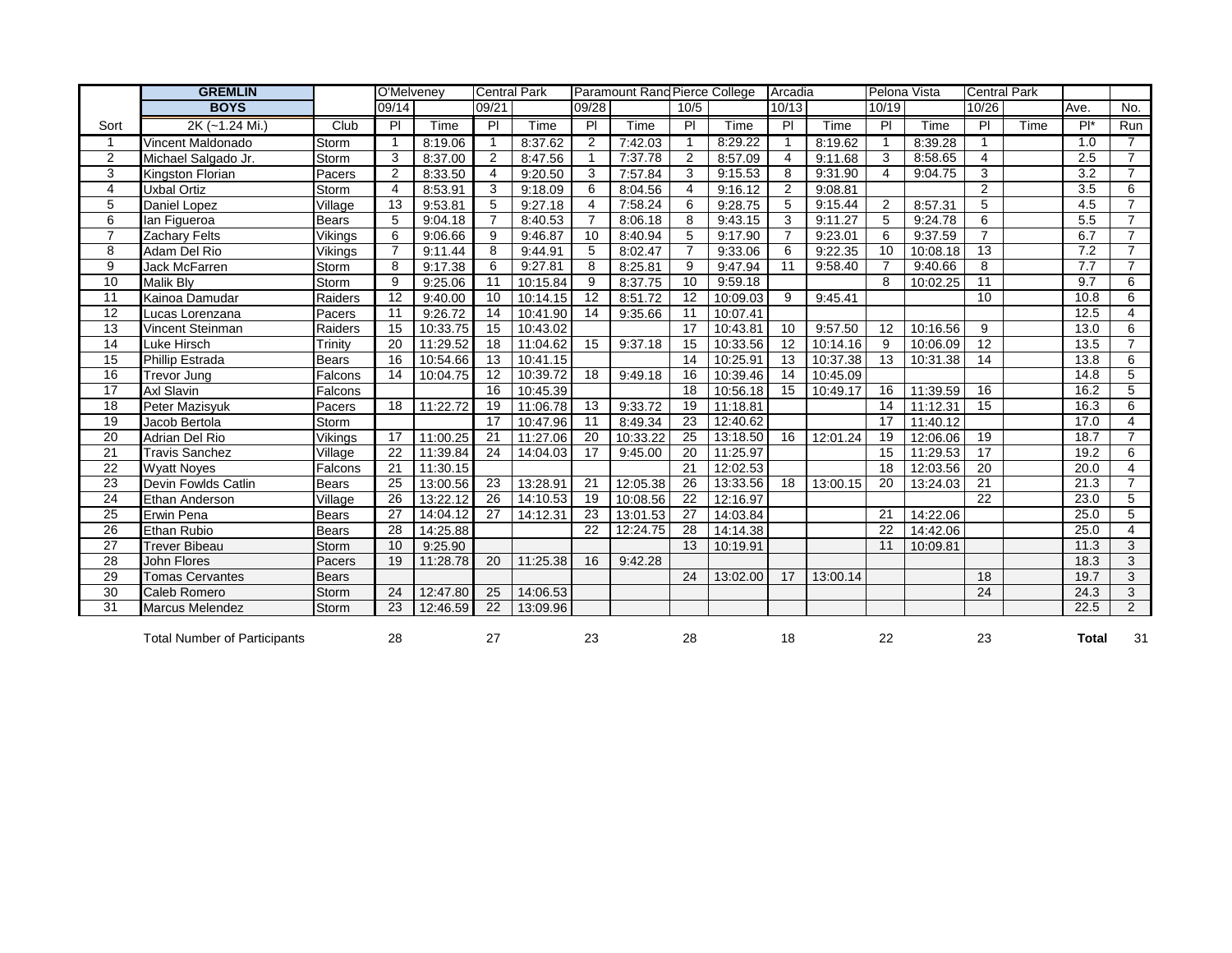|                 | <b>BANTAM</b>                |                              | O'Melveney      |                      | <b>Central Park</b> |                      |                | Paramount Ranc Pierce College |                 |          | Arcadia        |          | Pelona Vista   |                      | <b>Central Park</b> |          |              |                |
|-----------------|------------------------------|------------------------------|-----------------|----------------------|---------------------|----------------------|----------------|-------------------------------|-----------------|----------|----------------|----------|----------------|----------------------|---------------------|----------|--------------|----------------|
|                 | <b>GIRLS</b>                 |                              | 09/14           |                      | 09/21               |                      | 09/28          |                               | 10/5            |          | 10/13          |          | 10/19          |                      | 10/26               |          | Ave.         | No.            |
|                 |                              |                              |                 |                      |                     |                      |                |                               |                 |          |                |          |                |                      |                     |          |              |                |
| Sort            | 3K (~1.86 Mi.)               | Club                         | $\overline{P}$  | Time                 | PI                  | Time                 | PI             | Time                          | $\overline{P}$  | Time     | $\overline{P}$ | Time     | $\overline{P}$ | Time                 | PI                  | Time     | $P^*$        | Run            |
| $\overline{1}$  | Kaylie Theobald              | Condors                      |                 |                      | $\mathbf{1}$        | 11:39.72             | $\mathbf{1}$   | 11:48.38                      |                 |          | $\mathbf{1}$   | 11:11.00 | $\overline{1}$ | 12:33.34             | $\mathbf{1}$        | 11:51.12 | 1.0          | 5              |
| 2               | Emilee Steinman              | Raiders                      | $\overline{1}$  | 13:08.78             | 3                   | 12:38.53             |                |                               | 5               | 13:28.00 | 3              | 12:02.33 | 3              | 13:06.25             |                     |          | 3.0          | $\overline{5}$ |
| 3               | Sarah Perez                  | Condors                      |                 |                      | 5                   | 12:53.88             | $\overline{2}$ | 12:26.62                      | 2               | 12:43.75 |                |          | $\overline{4}$ | 13:34.88             |                     |          | 3.3          | 4              |
| 4               | Alaya Graves-Hogains         | Storm                        | 3               | 13:53.72             | 6                   | 13:11.69             | 10             | 13:42.00                      | $\mathbf{1}$    | 12:24.28 | $\overline{2}$ | 12:01.00 |                |                      | 2                   | 12:29.83 | 4.0          | 6              |
| 5               | Keira Hamilton               | Pacers                       | 6               | 14:33.72             | $\overline{2}$      | 12:30.81             | 3              | 13:01.53                      | 4               | 13:01.50 | 8              | 12:49.13 | $\overline{2}$ | 12:55.31             | 8                   | 13:41.97 | 4.2          | $\overline{7}$ |
| 6               | Emma Buchanan                | Storm                        | $\overline{4}$  | 14:14.12             | 13                  | 14:18.88             | 6              | 13:20.28                      | 6               | 13:36.15 | 6              | 12:32.75 | 5              | 13:46.97             | 3                   | 13:13.62 | 5.0          | $\overline{7}$ |
| $\overline{7}$  | Micaella Fenelon             | Storm                        | 14              | 15:18.18             | 9                   | 13:46.31             | $\overline{7}$ | 13:24.09                      | $\overline{7}$  | 13:45.94 | 5              | 12:29.44 | 6              | 14:22.66             | 4                   | 13:19.37 | 6.3          | $\overline{7}$ |
| 8               | <b>Sidney Stella</b>         | Storm                        | $\sqrt{5}$      | 14:27.41             | 8                   | 13:42.62             | $\overline{4}$ | 13:07.84                      | 8               | 13:46.59 | $\overline{4}$ | 12:19.65 |                |                      | 11                  | 14:29.44 | 6.7          | 6              |
| 9               | Reagan Gray                  | Storm                        | $\overline{7}$  | 14:35.41             | $\overline{7}$      | 13:17.66             | $\overline{5}$ | 13:09.38                      | 10              | 13:57.28 | 9              | 13:00.52 | 9              | 14:33.03             | 5                   | 13:21.55 | 7.0          | $\overline{7}$ |
| 10              | <b>Emily Farrell</b>         | Storm                        | 9               | 15:04.47             |                     |                      | 11             | 13:52.69                      | 9               | 13:54.22 | $\overline{7}$ | 12:48.21 | $\overline{7}$ | 14:27.18             | 6                   | 13:24.06 | 8.2          | 6              |
| 11              | Emma Goldberg                | Storm                        | 12              | 15:11.34             | 10                  | 13:50.15             | 8              | 13:32.91                      | 12              | 14:13.38 |                |          | 10             | 14:34.18             | $\overline{7}$      | 13:25.24 | 9.8          | 6              |
| 12              | Sadie Salgado                | Storm                        | 11              | 15:08.96             | 11                  | 13:55.97             | 9              | 13:38.66                      | 11              | 14:01.00 | 10             | 13:13.12 | 11             | 14:38.18             | 9                   | 13:55.58 | 10.2         | $\overline{7}$ |
| 13              | Julia Redwine                | Storm                        | 20              | 17:04.75             | 17                  | 15:08.15             | 13             | 14:04.37                      | 13              | 14:24.97 | 11             | 14:29.12 | 8              | 14:31.34             | 10                  | 14:26.84 | 12.0         | $\overline{7}$ |
| 14              | Sarah Hubbard                | Roadrunr                     | 13              | 15:17.91             | 15                  | 14:24.03             | 12             | 14:03.53                      | 15              | 14:30.78 |                |          | 12             | 15:15.28             |                     |          | 13.4         | $\overline{5}$ |
| 15              | Heidi Counts                 | Roadrunn                     | 16              | 15:41.66             | 16                  | 14:24.91             | 15             | 14:30.72                      | 14              | 14:27.72 |                |          | 14             | 15:50.75             |                     |          | 15.0         | 5              |
| 16              | Alexa Enman                  | Village                      |                 |                      | 18                  | 15:22.84             | 14<br>18       | 14:07.88                      | 17              | 14:48.15 |                |          |                | 16:26.94             | 12                  | 14:39.62 | 15.3         | 4              |
| 17              | Abigail Canham               | Storm                        | 17<br>15        | 16:23.06             | 14                  | 14:22.53             |                | 14:56.97                      | 18              | 14:51.47 |                |          | 20             |                      |                     |          | 17.4<br>17.6 | 5              |
| 18              | Klarize Robledo              | Condors                      | 27              | 15:32.50<br>17:56.53 | 19<br>24            | 15:25.66<br>16:21.38 | 17<br>16       | 14:41.69<br>14:31.62          | 19<br>16        | 15:34.56 |                |          | 18<br>13       | 16:16.34<br>15:26.03 |                     | 15:09.13 | 18.2         | 5<br>6         |
| 19<br>20        | Kaylee Yang<br>Eden De Jesus | Falcons                      | 25              | 17:22.97             | 21                  | 15:32.81             | 20             | 15:25.28                      |                 | 14:45.44 |                |          | 15             | 16:11.94             | 13<br>14            | 15:16.67 | 19.0         | 5              |
| 21              | Rubio Cassandra              | Storm<br>Bears               | 19              | 16:40.97             |                     |                      | 21             | 15:45.66                      | 21              | 15:59.53 |                |          | 17             | 16:14.69             |                     |          | 19.5         | $\overline{4}$ |
| 22              | Madelynn Gonzalez            | Condors                      | 18              | 16:25.18             |                     |                      | 24             | 16:18.97                      | 23              | 16:08.91 | 14             | 15:38.20 |                |                      | 24                  | 16:55.41 | 20.6         | 5              |
| 23              | hannah Terrones              | Storm                        | 23              | 17:10.66             | 22                  | 15:37.18             |                |                               | 28              | 17:02.09 |                |          | 16             | 16:12.81             | 20                  | 16:24.52 | 21.8         | $\overline{5}$ |
| 24              | Ava Bertrand                 | $\overline{\text{V}}$ illage | $\overline{24}$ | 17:12.38             | 25                  | 16:41.12             |                |                               | 24              | 16:21.78 |                |          | 19             | 16:25.56             | 18                  | 16:20.80 | 22.0         | $\overline{5}$ |
| $\overline{25}$ | Alize Vega Mendoza           | Pacers                       | 34              | 19:39.56             |                     |                      | 28             | 17:00.46                      | 20              | 15:55.66 | 13             | 14:36.43 | 21             | 17:03.62             | 17                  | 15:51.82 | 22.2         | 6              |
| 26              | <b>Heather Harward</b>       | Village                      | 22              | 17:09.02             | 26                  | 16:46.72             | 23             | 16:08.44                      | 25              | 16:40.62 |                |          | 23             | 17:32.72             | 19                  | 16:23.07 | 23.0         | 6              |
| 27              | Olivia Valijan               | Storm                        | 26              | 17:46.15             | 23                  | 15:59.18             |                |                               | 22              | 16:06.50 |                |          | 22             | 17:04.12             | 23                  | 16:50.76 | 23.2         | 5              |
| 28              | Ashley Sakonju               | Falcons                      |                 |                      | 31                  | 17:52.15             |                |                               | 29              | 17:03.66 | 15             | 16:37.64 |                |                      | 22                  | 16:41.26 | 24.3         | 4              |
| 29              | Jane Bibeau                  | Storm                        | 33              | 19:35.78             |                     |                      |                |                               | $\overline{26}$ | 16:42.34 |                |          | 24             | 17:35.4              | 21                  | 16:41.16 | 26.0         | 4              |
| 30              | <b>Taylor Dyrstad</b>        | Storm                        | 35              | 20:17.84             | 29                  | 17:24.50             | 22             | 15:57.88                      | 31              | 17:17.15 |                |          | 25             | 17:39.00             | 15                  | 15:33.43 | 26.2         | 6              |
| 31              | <b>Riley Terrones</b>        | Storm                        | 21              | 17:08.09             | 30                  | 17:26.91             |                |                               | 30              | 17:13.91 |                |          | 26             | 17:51.12             | 25                  | 17:06.37 | 26.4         | 5              |
| 32              | Lizzy Bucknell               | Storm                        | 29              | 18:31.38             | 27                  | 17:00.53             | 25             | 16:27.09                      | 27              | 16:45.12 |                |          | 27             | 18:07.97             |                     |          | 27.0         | $\overline{5}$ |
| 33              | Zaaliyah Carrillo            | Condors                      | $\overline{37}$ | 22:56.91             | 35                  | 20:31.81             | 30             | 19:32.25                      | 35              | 20:49.31 | 16             | 18:46.02 |                |                      | 27                  | 20:00.42 | 30.0         | 6              |
| 34              | Sierra Hashmi                | <b>Hawks</b>                 | 30              | 18:49.25             | 32                  | 17:56.72             | 27             | 17:00.25                      | 32              | 17:39.15 |                |          |                |                      |                     |          | 30.3         | 4              |
| 35              | Cayley A Olivier             | Pacers                       | 32              | 19:21.53             | 28                  | 17:10.56             | 29             | 17:41.69                      | 33              | 18:16.38 |                |          |                |                      |                     |          | 30.5         | $\overline{4}$ |
| 36              | Lilly Meyers                 | Village                      | 39              | 23:18.84             |                     |                      | 26             | 16:57.50                      | 34              | 19:17.50 |                |          | 28             | 19:32.91             | 26                  | 19:35.00 | 30.6         | 5              |
| 37              | Dominique Bly                | Storm                        | 38              | 23:11.44             | 34                  | 20:31.81             | 31             | 19:41.69                      | 36              | 23:03.31 |                |          | 30             | 25:25.28             | 28                  | 20:38.92 | 32.8         | 6              |
| 38              | Emma Snowden                 | Pacers                       | 31              | 19:09.81             |                     |                      |                |                               |                 |          | 12             | 14:30.24 |                |                      | 16                  | 15:40.13 | 19.7         | 3              |
| 39              | Zoe O'Brien                  | Mirman                       | $\overline{2}$  | 13:21.18             | $\overline{4}$      | 12:40.62             |                |                               | 3               | 12:57.94 |                |          |                |                      |                     |          | 3.0          | $\overline{3}$ |
| 40              | Lydia Bailey                 | Roadrunn                     | 40              | 23:36.03             |                     |                      |                |                               |                 |          |                |          | 29             | 22:20.03             |                     |          | 34.5         | $\overline{2}$ |
| 41              | Layla Tyler                  | Pacers                       | 10              | 15:07.91             | 12                  | 14:05.12             |                |                               |                 |          |                |          |                |                      |                     |          | 11.0         | $\overline{c}$ |
| 42              | Nico Ray                     | <b>Hawks</b>                 |                 |                      | 20                  | 15:27.00             | 19             | 15:16.78                      |                 |          |                |          |                |                      |                     |          | 19.5         | $\overline{2}$ |
| 43              | Divya Tinnanooru             | Storm                        |                 |                      | 33                  | 20:31.81             |                |                               | 38              | 29:15.31 |                |          |                |                      |                     |          | 35.5         | $\overline{2}$ |
| 44              | Layla Spence                 | Mirman                       | 41              | 26:28.53             |                     |                      |                |                               | 37              | 24:08.12 |                |          |                |                      |                     |          | 39.0         | $\overline{2}$ |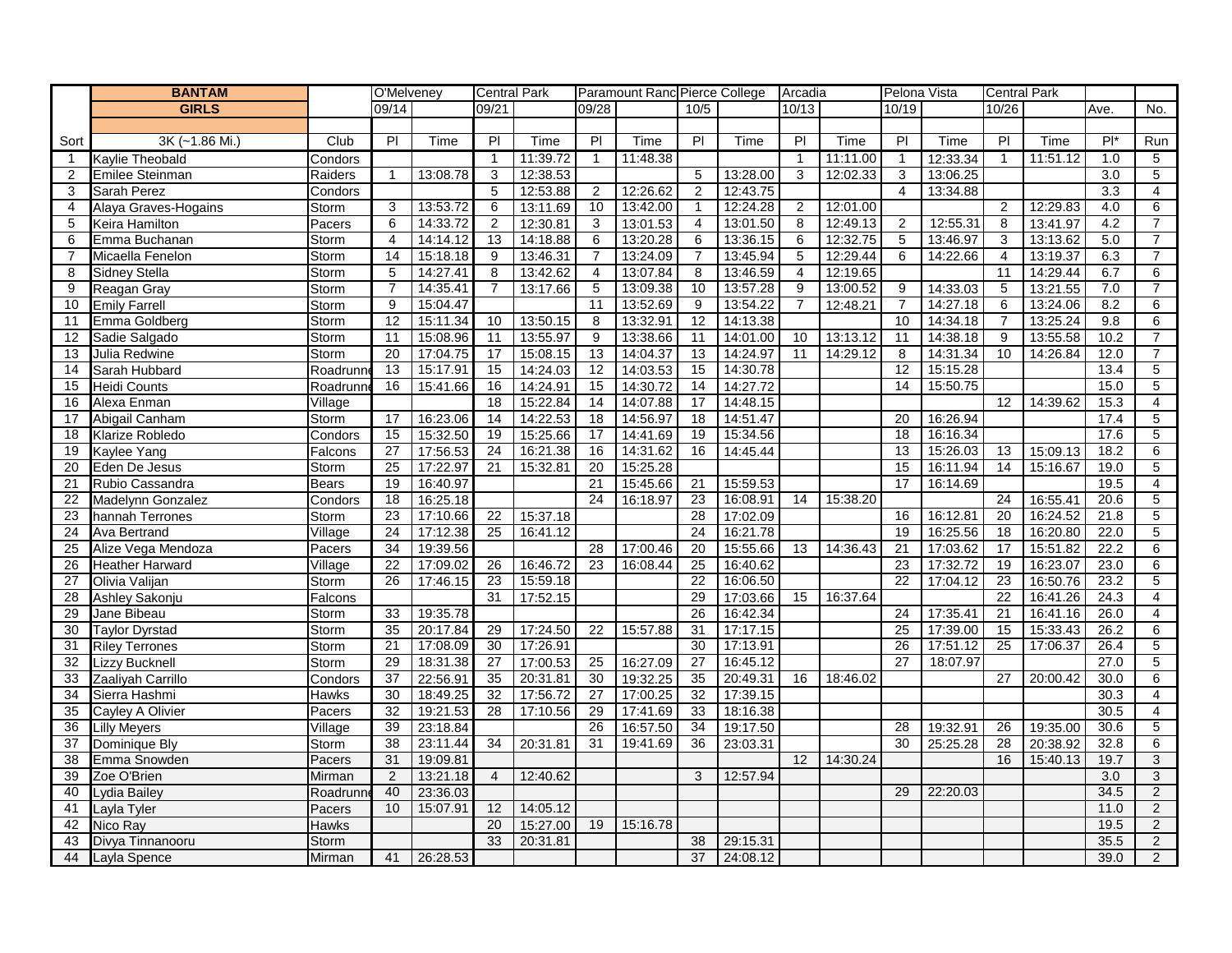|    | <b>BANTAM</b>                       |                | O'Melvenev |          | <b>Central Park</b> |    | Paramount Ranc Pierce College |    | <b>Arcadia</b> | Pelona Vista   | <b>Central Park</b> |       |    |
|----|-------------------------------------|----------------|------------|----------|---------------------|----|-------------------------------|----|----------------|----------------|---------------------|-------|----|
| 45 | Carlee Perez                        | <b>Condors</b> |            | 14:51.69 |                     |    |                               |    |                |                |                     | 8.0   |    |
| 46 | Elini Karamouzis                    | Mirman         | -28        | 18:22.00 |                     |    |                               |    |                |                |                     | 28.0  |    |
| 47 | Samantha Younger                    | <b>Falcons</b> | -36        | 20:26.41 |                     |    |                               |    |                |                |                     | 36.0  |    |
|    | <b>Total Number of Participants</b> |                |            |          | ັບ                  | 3. |                               | 38 | 16             | 3 <sub>C</sub> | 28                  | Total | 47 |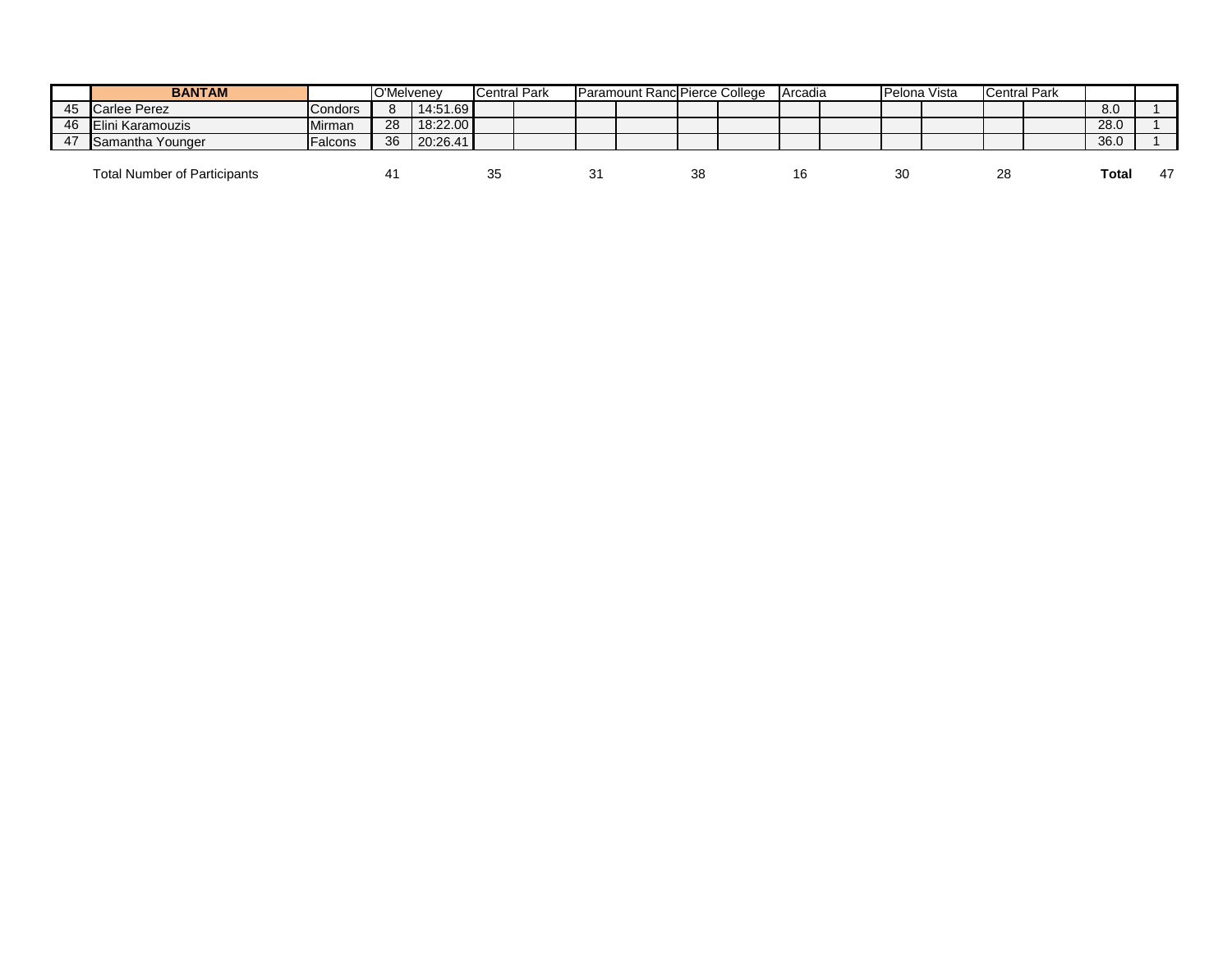|                | <b>BANTAM</b>              |                | O'Melveney            |                      |                | <b>Central Park</b>  |                | Paramount Rand Pierce College |                |                      | Arcadia        |                      |                | Pelona Vista | <b>Central Park</b> |          |                |                     |
|----------------|----------------------------|----------------|-----------------------|----------------------|----------------|----------------------|----------------|-------------------------------|----------------|----------------------|----------------|----------------------|----------------|--------------|---------------------|----------|----------------|---------------------|
|                | <b>BOYS</b>                |                | 09/14                 |                      | 09/21          |                      | 09/28          |                               | 10/5           |                      | 10/13          |                      | 10/19          |              | 10/26               |          | Ave.           | No.                 |
| Sort           | 3K (~1.86 Mi.)             | Club           | $\overline{P}$        | Time                 | $\overline{P}$ | Time                 | $\overline{P}$ | Time                          | PI             | Time                 | P <sub>1</sub> | Time                 | P <sub>1</sub> | Time         | PI                  | Time     | $\overline{P}$ | <b>Run</b>          |
| $\overline{1}$ | <b>Eric Metcalf</b>        | Falcons        | $\mathbf{1}$          | 1:15.94              | $\mathbf{1}$   | 11:06.12             | $\overline{1}$ | 11:03.50                      | $\mathbf{1}$   | 11:38.56             | $\overline{1}$ | 10:26.02             |                |              | $\mathbf{1}$        | 11:20.00 | 1.0            | 6                   |
| $\overline{c}$ | Luca Matarese              | Falcons        |                       |                      | 3              | 11:20.00             | 3              | 11:32.59                      | $\overline{2}$ | 11:47.25             | 2              | 10:45.54             |                |              | 3                   | 11:24.38 | 2.6            | $\sqrt{5}$          |
| 3              | Gavin Finegan              | Storm          | 3                     | 12:26.88             | 4              | 11:32.75             | $\overline{7}$ | 11:57.88                      | 3              | 11:52.50             | 4              | 10:55.88             | $\mathbf{1}$   | 11:59.38     | $\overline{c}$      | 11:22.00 | 2.8            | $\overline{7}$      |
| 4              | Xavier Martinez            | Pacers         | $\overline{2}$        | 12:16.69             | $\overline{2}$ | 11:19.06             | $\overline{2}$ | 11:28.50                      |                |                      | 3              | 10:47.59             |                |              | $\overline{7}$      | 11:52.82 | 3.2            | 5                   |
| 5              | Ayden Barajas              | Condors        | $\overline{7}$        | 12:41.44             | $\overline{7}$ | 11:44.25             | 5              | 11:50.50                      | 6              | 12:14.38             | 5              | 11:05.74             | 2              | 12:07.50     | 4                   | 11:28.42 | 4.8            | $\overline{7}$      |
| 6              | Abel Arana                 | Condors        | 6                     | 12:40.09             | 6              | 11:35.03             |                |                               |                |                      | 6              | 11:10.05             | 3              | 12:27.78     |                     |          | 5.3            | $\overline{4}$      |
| $\overline{7}$ | Don Ramirez                | Pacers         | 4                     | 12:27.65             |                |                      | $\overline{4}$ | 11:47.34                      | 5              | 12:12.88             | 8              | 11:27.94             | 5              | 12:38.41     | 8                   | 11:59.70 | 5.7            | 6                   |
| 8              | Ari Kalan                  | Eagles         | 5                     | 12:30.94             | 8              | 11:47.47             | 8              | 12:01.09                      | $\overline{4}$ | 11:59.53             | $\overline{7}$ | 11:19.51             | 6              | 12:44.88     | 5                   | 11:38.08 | 5.8            | $\overline{7}$      |
| 9              | <b>Daniel Martinez</b>     | Pacers         | 8                     | 12:43.28             | 5              | 11:33.44             | 6              | 11:54.78                      | $\overline{7}$ | 12:33.31             | 9              | 11:29.81             | $\overline{4}$ | 12:32.78     | 6                   | 11:48.91 | 6.0            | $\overline{7}$      |
| 10             | Raphael Bencun             | Storm          | 9                     | 13:05.15             | 9              | 11:54.78             | 10             | 12:14.24                      | 8              | 12:37.53             | 10             | 11:40.81             | 7              | 12:51.81     | 9                   | 12:01.87 | 8.7            | $\overline{7}$      |
| 11             | Adrian So                  | Storm          | 13                    | 13:35.09             | 11             | 12:35.47             | 13             | 12:19.46                      | 9              | 12:43.31             |                |                      | 12             | 13:27.25     | 12                  | 12:13.43 | 11.7           | 6                   |
| 12             | Jaron Ballard              | Pacers         | 10                    | 13:10.69             | 14             | 13:06.78             | 9              | 12:13.18                      | 12             | 12:48.09             | 11             | 12:06.87             |                |              | 14                  | 12:31.31 | 11.7           | 6                   |
| 13             | Sebastian Levy             | Raiders        | 12                    | 13:33.97             |                |                      | 11             | 12:17.50                      | 10             | 12:43.72             | 14             | 12:26.92             | 8              | 13:05.06     | 15                  | 12:35.03 | 11.7           | 6                   |
| 14             | Jake Baird                 | Storm          |                       |                      | 13             | 12:46.59             | 12             | 12:19.22                      | 15             | 12:58.52             | 12             | 12:10.17             | 9              | 13:11.75     | 10                  | 12:08.98 | 11.8           | 6                   |
| 15             | Santiago Felix             | Condors        | 11                    | 13:17.97             | 16             | 13:13.62             | 15             | 12:36.38                      | 14             | 12:57.38             | 13             | 12:26.57             | 11             | 13:23.41     | 19                  | 13:06.02 | 13.3           | $\overline{7}$      |
| 16             | Christian Kenney           | Falcons        | 14                    | 14:01.78             | 10             | 12:31.62             | 14             | 12:30.88                      | 16             | 12:59.15             |                |                      |                |              | 16                  | 12:49.06 | 14.0           | $\overline{5}$      |
| 17             | <b>Rithul Senthilkumar</b> | Eagles         | 15                    | 14:08.18             | 12             | 12:43.15             | 17             | 12:45.38                      | 17             | 12:59.56             |                |                      | 14             | 13:40.88     | 11                  | 12:11.27 | 14.3           | 6                   |
| 18             | Parker Rokita              | Storm          | 19                    | 14:38.41             | 18             | 13:30.94             | 16             | 12:41.38                      |                |                      |                |                      | 13             | 13:33.94     | 13                  | 12:27.02 | 15.8           | 5                   |
| 19             | Caiden Kennedy             | Crimson        | 20                    | 14:41.66             | 17             | 13:24.91             | 18             | 12:46.84                      | 13             | 12:55.44             |                |                      | 16             | 13:57.81     |                     |          | 16.8           | 5                   |
| 20             | Josiah Schroeder           | Roadrunr       | 21                    | 14:52.69             | 15             | 13:09.28             | 19             | 12:58.97                      | 18             | 13:12.62             |                |                      | 15             | 13:42.41     |                     |          | 17.6           | $\sqrt{5}$          |
| 21             | Jai Dubal                  | Eagles         | 18                    | 14:33.62             | 23             | 13:48.03             | 21             | 13:37.97                      | 19             | 13:15.03             | 15             | 12:32.31             | 18             | 14:18.69     | 20                  | 13:10.54 | 18.5           | $\overline{7}$      |
| 22             | <b>Miles Piro</b>          | Crimson        | 22                    | 14:56.15             | 20             | 13:44.41             | 20             | 13:19.44                      | 24             | 14:15.94             | 21             | 13:46.06             |                |              |                     |          | 21.4           | 5                   |
| 23             | Nicholas Brown             | Eagles         | 24                    | 15:08.18             | 27             | 14:12.69             | 23             | 13:55.47                      | 20             | 13:46.69             | 18             | 13:17.54             |                |              | 18                  | 13:02.07 | 21.7           | 6                   |
| 24             | Cael McClenahan            | Pacers         | 37                    | 16:33.31             | 35             | 14:52.00             |                |                               | 11             | 12:46.66             | 28             | 14:18.37             | 10             | 13:22.09     | 17                  | 12:49.45 | 23.0           | 6                   |
| 25             | Logan Brown                | Hawks          | 25                    | 15:15.56             | 24             | 13:51.84             | 22             | 13:45.56                      |                |                      |                |                      | 23             | 15:21.09     |                     |          | 23.5           | $\overline{4}$      |
| 26             | Luke Daly                  | Storm          | 30                    | 15:41.34             | 22             | 13:47.00             |                |                               | 27             | 14:38.12             | 23             | 13:53.38             | 19             | 14:56.09     | 23                  | 13:44.20 | 24.0           | 6                   |
| 27             | Evan Martinez              | Pacers         | 27                    | 15:17.21             | 25             | 14:05.25             | 24             | 14:03.47                      | 26             | 14:34.09             | 24             | 13:53.66             | 21             | 15:15.53     | 25                  | 14:07.35 | 24.2           | $\overline{7}$      |
| 28             | Christopher Sakonju        | Falcons        |                       |                      | 26             | 14:12.22             |                |                               | 31             | 15:05.75             | 19             | 13:41.39             |                |              | 22                  | 13:38.47 | 24.5           | $\overline{4}$      |
| 29             | Joshua Rodriguez           | Condors        | 26                    | 15:16.78             | 28             | 14:22.75             | 25             | 14:04.94                      | 25             | 14:25.72             | 17             | 13:16.43             |                |              | 27                  | 14:19.84 | 24.7           | 6                   |
| 30             | Maximus De La Cruz         | <b>Bears</b>   | 28                    | 15:19.72             | 32             | 14:36.28             | 27             | 14:07.43                      | 30             | 14:58.22             | 16             | 13:14.77             | 25             | 15:35.97     | 28                  | 14:27.68 | 25.7           | $\overline{7}$      |
| 31             | Sebastian De La Torre      | Condors        | 32                    | 16:00.28             | 30             | 14:31.18             | 28             | 14:15.22                      | 23             | 14:13.75             |                |                      | 17             | 14:05.53     | 24                  | 13:58.60 | 25.7           | 6                   |
| 32             | Aiden Matul Barrios        | Pacers         | 34                    | 16:08.15             | 33             | 14:37.03             | 26             | 14:05.52                      | 28             | 14:49.78             | 20             | 13:41.77             | 22             | 15:16.34     | 26                  | 14:08.05 | 25.8           | $\overline{7}$      |
| 33             | Asher Smith                | Crimson        | 23                    | 14:59.31             |                |                      | 29             | 14:25.94                      | 35             | 15:18.44             | 26             | 13:56.85             | 26             | 15:41.00     |                     |          | 27.8           | 5                   |
| 34             | Sebastian Seri             | Hawks          |                       |                      | 31             | 14:35.50             | 30             | 14:42.75                      | 32             | 15:06.00             |                |                      | 24             | 15:32.34     |                     |          | 29.3           | 4                   |
| 35             | Baer Berlinski             | Hawks          | 33                    | 16:07.69             | 29             | 14:30.72             |                |                               | 38             | 15:57.28             |                |                      | 20             | 15:00.12     |                     |          | 30.0           | $\overline{4}$      |
| 36             | Matthew Fredricks          | Falcons        | 31                    | 15:57.03             | 34             | 14:44.78             | 31             | 14:54.69                      | 33             | 15:08.81             | 22             | 13:52.02             |                |              | 32                  | 15:47.68 | 30.5           | 6                   |
| 37             | Adrian Garcia              | Storm          | 36<br>$\overline{35}$ | 16:32.00             | 41             | 16:08.72             |                |                               | 29             | 14:56.12             | 25             | 13:53.07             | 33             | 17:07.94     | 29                  | 14:55.38 | 32.2           | 6                   |
| 38             | Finn Westerman             | Pacers         |                       | 16:16.94             |                |                      |                |                               | 37             | 15:37.28             | 27             | 14:12.73             | 30             | 16:02.97     |                     |          | 32.3           | $\overline{4}$      |
| 39             | Ayven Garcia               | Storm          | 38                    | 16:36.03             | 38             | 15:18.12             | 34             | 15:29.18                      | 34             | 15:10.09             | 30             | 14:45.58             | 27             | 15:47.38     | 31                  | 15:15.48 | 32.3           | $\overline{7}$      |
| 40             | <b>Miles Archie</b>        | Storm          |                       |                      | 43             | 16:20.31             | 38             | 16:04.00                      |                |                      | 29             | 14:21.85             | 29             | 15:54.12     | 33                  | 15:56.56 | 34.4           | $\overline{5}$      |
| 41<br>42       | Elias Schroeder            | Roadrunn       | 39<br>52              | 16:36.72<br>19:53.38 | 37<br>46       | 15:14.50             | 33             | 15:14.03<br>16:03.62          | 36<br>39       | 15:34.31<br>16:01.91 | 32             | 15:13.66             | 28             | 15:51.03     | 30                  | 14:59.34 | 34.6<br>39.3   | 5<br>6              |
| 43             | Leead Kranz                | Raiders        | 46                    |                      |                | 17:21.59             | 37<br>35       |                               |                |                      | 34             |                      | 34             |              |                     |          |                | 5                   |
|                | <b>William Park</b>        | Storm          | 43                    | 17:59.50             | 50             | 18:02.18             |                | 15:31.88                      |                |                      |                | 16:04.89             |                | 17:34.84     |                     |          | 39.8           |                     |
| 44             | Maxwell Kellogg            | Storm          | 44                    | 17:38.66             | 39             | 16:02.09             |                |                               | 46             | 17:55.12             |                |                      |                |              | 34                  | 16:38.37 | 40.5<br>40.8   | 4<br>$\overline{4}$ |
| 45<br>46       | Dylan Rittorno             | Storm          | 51                    | 17:42.94<br>19:11.62 | 40<br>42       | 16:05.56             | 32<br>42       | 14:56.59                      | 47<br>42       | 18:06.75<br>16:52.44 | 31             |                      |                |              |                     |          | 41.6           | 5                   |
| 47             | Levi Lawrence              | Eagles         |                       |                      | 52             | 16:09.12<br>18:27.34 |                | 17:42.91                      |                |                      | 37             | 15:11.47<br>17:16.54 | 40             | 21:59.97     | 41                  | 19:08.23 | 42.5           | $\overline{4}$      |
| 48             | Alexander Cruz-Bautista    | Storm          |                       |                      |                |                      |                |                               | 41             |                      |                |                      |                |              |                     |          |                | 4                   |
|                | Elijah Guzman              | <b>Vikings</b> | 47                    | 18:13.25             | 51             | 18:25.69             |                |                               |                | 16:43.59             |                |                      | 32             | 16:41.94     |                     |          | 42.8           |                     |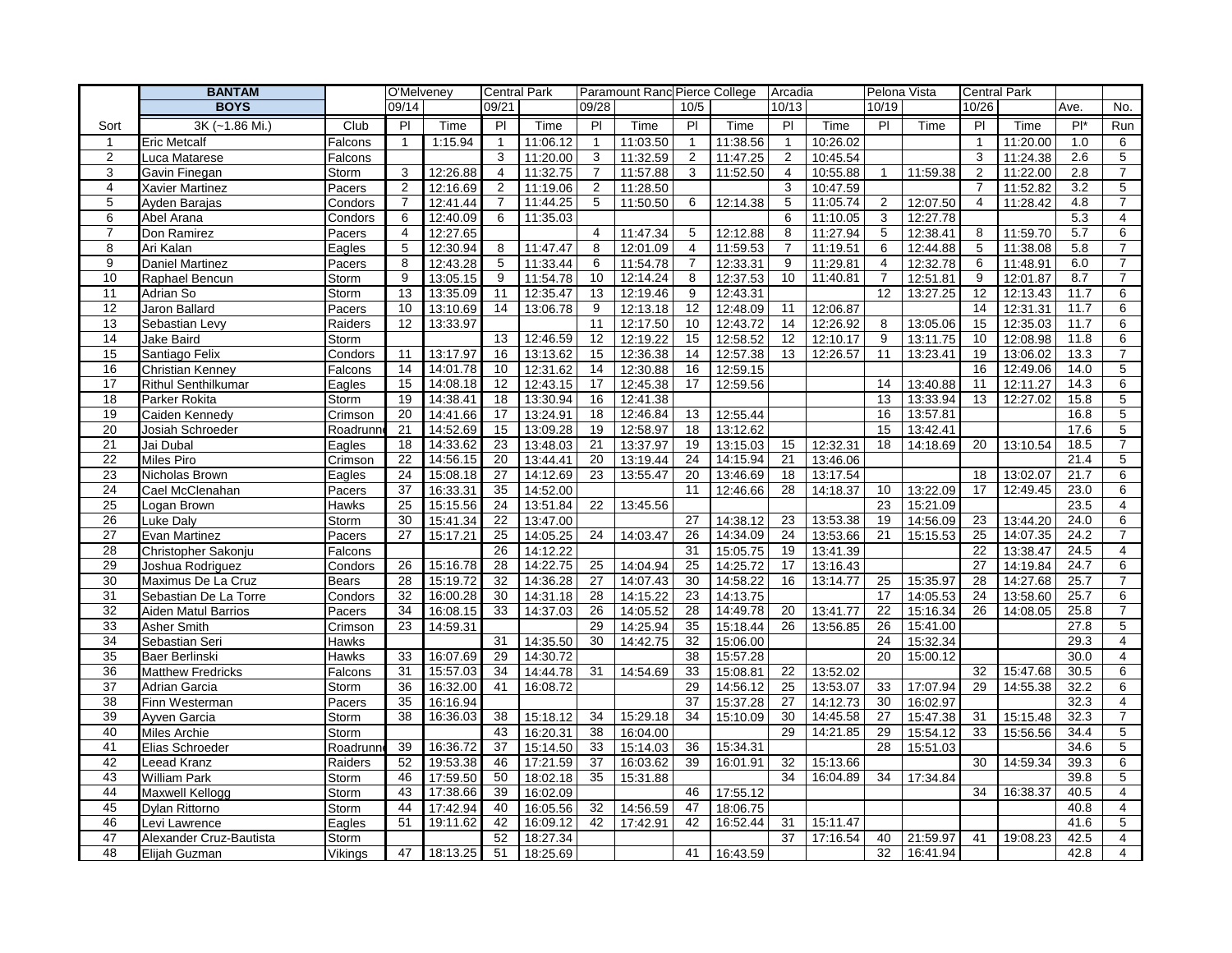|      | <b>BANTAM</b>                       |              | O'Melveney |          | <b>Central Park</b> |          |       | Paramount Rand Pierce College |      |          | Arcadia |          | Pelona Vista |          | <b>Central Park</b> |          |                |                 |
|------|-------------------------------------|--------------|------------|----------|---------------------|----------|-------|-------------------------------|------|----------|---------|----------|--------------|----------|---------------------|----------|----------------|-----------------|
|      | <b>BOYS</b>                         |              | 09/14      |          | 09/21               |          | 09/28 |                               | 10/5 |          | 10/13   |          | 10/19        |          | 10/26               |          | Ave.           | No.             |
| Sort | 3K (~1.86 Mi.)                      | Club         | PI         | Time     | P                   | Time     | PI    | Time                          | P    | Time     | PI      | Time     | P            | Time     | PI                  | Time     | $\overline{P}$ | Run             |
| 49   | Samuel Andrade                      | Crimson      | 50         | 19:06.12 | 47                  | 17:23.81 | 40    | 16:58.66                      | 45   | 17:51.40 | 33      | 15:58.73 |              |          |                     |          | 43.0           | $5\overline{5}$ |
| 50   | Derek Valijan                       | Storm        | 63         | 25:24.09 | 49                  | 17:52.72 |       |                               | 40   | 16:08.22 |         |          | 31           | 16:29.62 | 35                  | 17:15.91 | 43.6           | 5               |
| 51   | <b>Emanuel Velazquez</b>            | Condors      | 57         | 21:18.75 | 59                  | 20:33.38 | 44    | 17:44.31                      | 52   | 20:07.41 | 36      | 170982   | 38           | 20:47.00 | 36                  | 17:55.67 | 43.8           | $\overline{7}$  |
| 52   | Jacob Rodriguez                     | Condors      | 49         | 19:03.44 | 53                  | 18:41.59 | 41    | 17:01.78                      | 48   | 18:12.62 |         |          |              |          | 37                  | 18:31.83 | 45.6           | 5               |
| 53   | Karsyn Quitevis                     | Storm        | 54         | 20:37.50 | 60                  | 20:42.50 |       |                               | 51   | 18:50.75 | 39      | 18:55.37 | 35           | 19:46.18 | 38                  | 183738   | 46.2           | 6               |
| 54   | <b>Rise Garibay</b>                 | <b>Bears</b> | 59         | 22:56.00 | 62                  | 22:15.28 | 46    | 18:44.22                      |      |          | 40      | 20:24.80 | 37           | 20:30.03 | 40                  | 19:06.35 | 47.3           | 6               |
| 55   | Angel Del rio                       | Vikings      | 60         | 23:11.91 | 61                  | 21:04.03 | 47    | 19:47.18                      | 55   | 22:15.38 | -41     | 21:21.13 | 41           | 22:24.18 | 43                  | 19:49.97 | 47.8           | $\overline{7}$  |
| 56   | Josiah Brown                        | Roadrunn     | 58         | 22:54.00 | 58                  | 20:01.38 | 45    | 18:09.94                      | 54   | 20:47.18 |         |          | 39           | 21:38.69 |                     |          | 50.8           | 5               |
| 57   | Mason Oakland                       | Falcons      |            |          | 19                  | 13:40.12 |       |                               | 22   | 14:04.06 |         |          |              |          | 21                  | 13:19.60 | 20.7           | 3               |
| 58   | Jeremiah Romero                     | Storm        | 55         | 20:37.93 | 54                  | 18:47.00 |       |                               |      |          |         |          |              |          | 39                  | 18:57.70 | 49.3           | 3               |
| 59   | Rodolfo Silva                       | <b>Bears</b> |            |          | 45                  | 17:18.06 | 39    | 16:16.97                      |      |          |         |          |              |          | 42                  | 19:09.60 | 42.0           | 3               |
| 60   | Grayden Lichtman                    | Mirman       | 16         | 14:23.97 | 21                  | 13:46.44 |       |                               | 21   | 13:56.66 |         |          |              |          |                     |          | 19.3           | 3               |
| 61   | Rowdy Guardino                      | <b>Storm</b> | 41         | 16:56.56 | 44                  | 17:02.69 |       |                               | 43   | 16:54.75 |         |          |              |          |                     |          | 42.7           | 3               |
| 62   | Lucas Lee                           | Falcons      | 53         | 20:02.84 |                     |          | 43    | 17:44.15                      |      |          |         |          | 36           | 20:10.31 |                     |          | 44.0           | $\mathbf{3}$    |
| 63   | Jack Wilson                         | <b>Hawks</b> | 45         | 17:47.69 | 48                  | 17:30.22 |       |                               | 50   | 18:34.38 |         |          |              |          |                     |          | 47.7           | 3               |
| 64   | Joshua Aguirre                      | Falcons      | 61         | 23:55.56 |                     |          | 48    | 19:57.94                      | 44   | 17:50.38 |         |          |              |          |                     |          | 51.0           | $\overline{3}$  |
| 65   | <b>Apollo Powers</b>                | Mirman       | 56         | 20:54.88 | 55                  | 19:01.12 |       |                               | 53   | 20:38.88 |         |          |              |          |                     |          | 54.7           | 3               |
| 66   | Aaron Fenner                        | Mirman       | 40         | 16:56.09 | 36                  | 15:10.09 |       |                               |      |          |         |          |              |          |                     |          | 38.0           | $\overline{2}$  |
| 67   | Joshua Aguirre                      | Falcons      |            |          | 57                  | 19:57.22 |       |                               |      |          | 35      | 17:09.07 |              |          |                     |          | 46.0           | $\overline{2}$  |
| 68   | Adam Snyder                         | Falcons      |            |          | 56                  | 19:02.72 |       |                               |      |          | 38      | 17:58.53 |              |          |                     |          | 47.0           | $\overline{2}$  |
| 69   | Parker McKeown                      | Mirman       | 48         | 18:39.88 |                     |          |       |                               | 49   | 18:27.53 |         |          |              |          |                     |          | 48.5           | $\overline{2}$  |
| 70   | Rohan Kandru                        | Storm        | 62         | 25:24.09 | 63                  | 23:45.12 |       |                               |      |          |         |          |              |          |                     |          | 62.5           | $\overline{2}$  |
| 71   | Raymond Chacon                      | Vikings      |            |          |                     |          | 36    | 15:58.38                      |      |          |         |          |              |          |                     |          | 36.0           | $\mathbf{1}$    |
| 72   | <b>Atticus Stewart</b>              | Mirman       | 17         | 14:32.34 |                     |          |       |                               |      |          |         |          |              |          |                     |          | 17.0           |                 |
| 73   | Alfredo Barreto                     | Vikings      | 29         | 15:20.12 |                     |          |       |                               |      |          |         |          |              |          |                     |          | 29.0           | $\mathbf{1}$    |
| 74   | Daniel Frangoul                     | Pacers       | 42         | 17:19.09 |                     |          |       |                               |      |          |         |          |              |          |                     |          | 42.0           | $\overline{ }$  |
|      | <b>Total Number of Participants</b> |              | 63         |          | 63                  |          | 48    |                               | 55   |          | 41      |          | 41           |          | 43                  |          | Total          | 74              |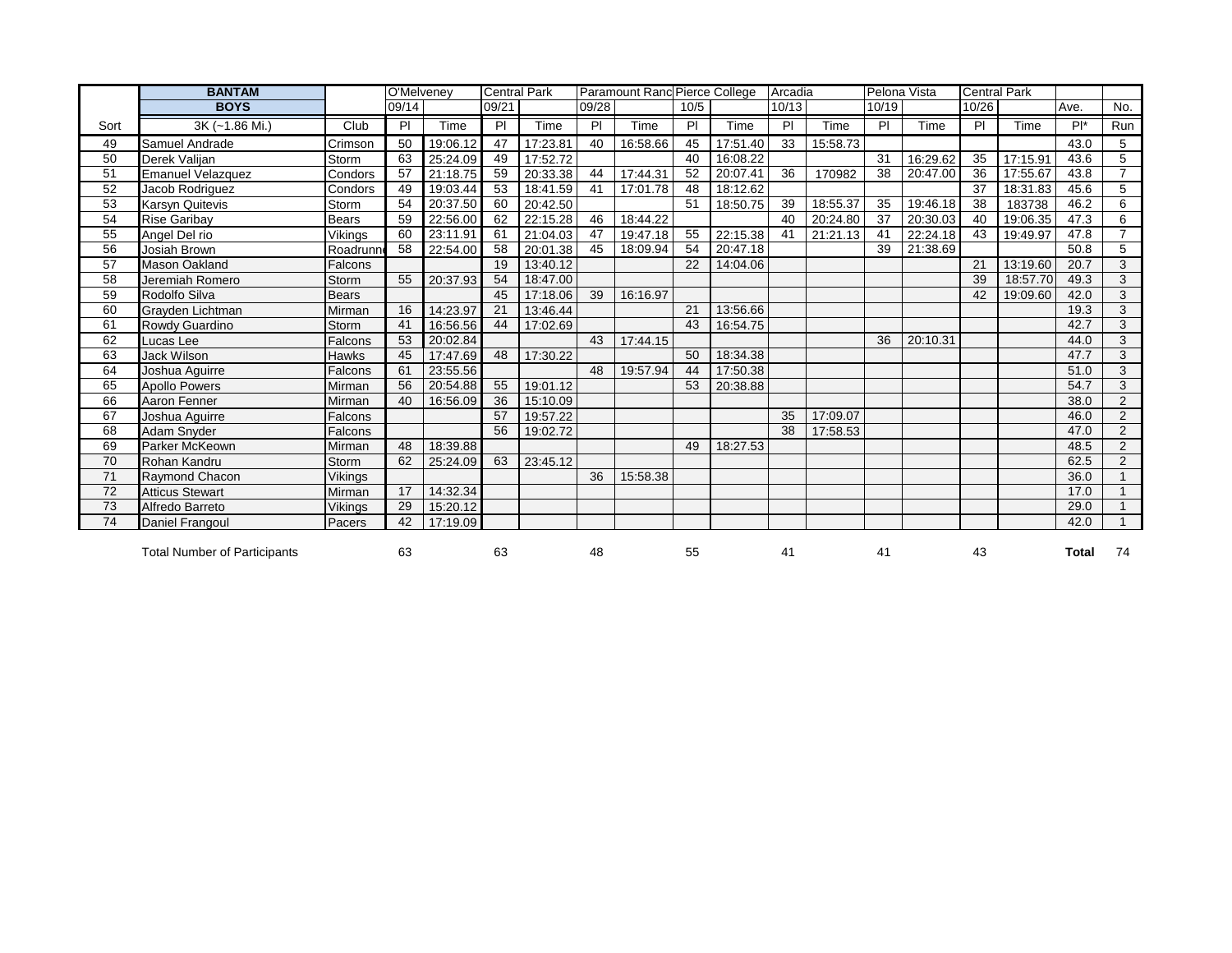|                | <b>MIDGET</b>            |              |                | O'Melveney |                | <b>Central Park</b> |                | Paramount Ranch Pierce College |                 |          |                 | Arcadia  |                | Pelona Vista |                 | <b>Central Park</b> |                  |                |
|----------------|--------------------------|--------------|----------------|------------|----------------|---------------------|----------------|--------------------------------|-----------------|----------|-----------------|----------|----------------|--------------|-----------------|---------------------|------------------|----------------|
|                | <b>GIRLS</b>             |              | 09/14          |            | 09/21          |                     | 09/28          |                                | 10/5            |          | 10/13           |          | 10/19          |              | 11/3            |                     | Ave.             | No.            |
| Rank           | 3K (~1.86 Mi.)           | Club         | $\overline{P}$ | Time       | $\overline{P}$ | Time                | PI             | Time                           | $\overline{P}$  | Time     | PI              | Time     | $\overline{P}$ | Time         | $\overline{P}$  | Time                | $\overline{P}$   | Run            |
| -1             | Maya Luna de Brouwer     | Falcons      |                |            | $\overline{2}$ | 11:04.69            | $\mathbf{1}$   | 10:38.44                       | $\mathbf{1}$    | 11:00.59 | $\mathbf{1}$    | 10:14.26 | $\mathbf{1}$   | 11:21.18     | $\mathbf 1$     |                     | $\overline{1.2}$ | 6              |
| $\overline{2}$ | <b>Myla Pasley</b>       | Storm        | $\mathbf{1}$   | 12:00.03   | $\mathbf{1}$   | 10:52.18            | 2              | 10:42.78                       | 2               | 11:04.72 |                 |          | $\overline{2}$ | 11:47.41     | $\overline{2}$  |                     | 1.7              | 6              |
| 3              | Jacelyn Gonzaga          | Pacers       | 5              | 12:51.03   | 3              | 11:18.66            | 5              | #######                        | 4               | 11:43.84 | 3               | 10:49.50 |                |              | $\overline{4}$  |                     | 4.0              | 6              |
| 4              | Meztli Velazquez         | <b>Bears</b> | 2              | 12:15.69   | 5              | 11:20.72            | 3              | 11:20.12                       | 14              | 12:59.44 | $\overline{4}$  | 10:49.50 | 3              | 11:56.66     | 8               |                     | 4.2              | $\overline{7}$ |
| 5              | <b>Reece Trice</b>       | <b>Bears</b> | 3              | 12:19.75   | 6              | 11:31.75            | $\overline{4}$ | 11:26.56                       | 3               | 11:42.94 | 6               | 10:56.67 | 6              | 12:19.09     | $6 \overline{}$ |                     | 4.7              | 7              |
| 6              | Cameryn Retamoza         | Pacers       | $\overline{4}$ | 12:25.91   | $\overline{7}$ | 11:39.69            | 6              | 11:36.81                       | 6               | 11:58.06 | $\overline{7}$  | 10:57.21 | 4              | 11:58.56     | 3               |                     | 5.0              | 7              |
| $\overline{7}$ | Jazlyn Couch             | Falcons      |                |            | 4              | 11:19.59            |                |                                | $\overline{7}$  | 12:24.34 | $\overline{2}$  | 10:48.95 |                |              | $\overline{7}$  |                     | 5.0              | 4              |
| 8              | Carolina Leon            | Vikings      | 6              | 12:58.34   | 8              | 11:48.12            | 7              | 11:44.15                       | 5               | 11:47.18 | 5               | 10:56.61 | 5              | 10-20644     | 11              |                     | 6.0              | $\overline{7}$ |
| 9              | <b>Haloe Ball</b>        | Eagles       | 8              | 13:04.47   | 10             | 12:09.66            | 11             | 12:08.62                       | 8               | 12:30.97 | 8               | 11:08.86 | 8              | 12:29.22     | 5               |                     | 7.8              | $\overline{7}$ |
| 10             | Amber Lopez              | Falcons      | $\overline{7}$ | 13:01.50   | 9              | 11:50.18            | 9              | 12:01.56                       | 9               | 12:36.78 | 9               | 11:10.23 | 7              | 12:20.56     | 10              |                     | 8.3              | $\overline{7}$ |
| 11             | Samantha Pacheco         | Pacers       | 10             | 13:11.38   | 11             | 12:20.25            | 8              | 12:00.59                       |                 |          | 11              | 11:30.71 | 9              | 12:41.62     | 9               |                     | 9.7              | 6              |
| 12             | <b>Charlotte Hopkins</b> | Falcons      | 12             | 13:15.50   | 14             | 12:22.94            | 12             | 12:12.97                       | 10              | 12:39.00 | 10              | 11:25.55 | 11             | 12:54.78     | $\overline{12}$ |                     | 11.2             | $\overline{7}$ |
| 13             | Leah Barrragan           | Condors      | 9              | 13:09.75   | 13             | 12:22.28            | 10             | 12:08.00                       | 15              | 13:01.41 | 12              | 11:38.59 | 12             | 12:59.97     | 13              |                     | 11.5             | $\overline{7}$ |
| 14             | <b>Alice Rowley</b>      | Crimson      | 13             | 13:16.06   | 15             | 12:24.09            |                |                                | 11              | 12:46.53 | 15              | 12:14.98 | 10             | 12:54.12     |                 |                     | 12.8             | 5              |
| 15             | Jenna O'Sullivan         | Storm        | 18             | 14:05.75   | 12             | 12:21.25            | 13             | 12:13.84                       | 12              | 12:51.91 | 14              | 12:02.58 | 13             | 13:08.28     | 14              |                     | 13.0             | $\overline{7}$ |
| 16             | <b>Madeline Gonzalez</b> | Pacers       | 16             | 13:54.78   | 17             | 12:54.69            | 14             | 12:14.21                       | 13              | 12:55.84 | 13              | 11:44.20 | 16             | 13:35.34     |                 |                     | 14.8             | 6              |
| 17             | Megan Bertola            | Storm        | 11             | 13:15.06   | 16             | 12:36.75            | 17             | 12:58.47                       | 19              | 13:26.53 |                 |          | 14             | 13:29.44     | 16              |                     | 15.5             | 6              |
| 18             | Skye Thompson            | <b>Bears</b> | 15             | 13:52.31   | 18             | 12:59.59            | 19             | 13:17.50                       | 17              | 13:14.03 | 16              | 12:15.11 | 19             | 13:51.94     | 18              |                     | 17.2             | 7              |
| 19             | Suki Junge               | Falcons      | 23             | 14:56.31   | 19             | 13:17.09            | 20             | 13:19.41                       | 18              | 13:16.75 | 20              | 12:45.90 | 15             | 13:31.00     | 15              |                     | 17.8             | $\overline{7}$ |
| 20             | Leorah Emrani            | Raiders      | 17             | 13:55.59   | 20             | 13:27.34            | 16             | 12:41.34                       | 16              | 13:05.09 | 19              | 12:36.59 | 20             | 16:52.81     | 20              |                     | 18.0             | $\overline{7}$ |
| 21             | Mikaila Whitman          | Storm        | 19             | 14:19.81   | 21             | 13:38.25            | 18             | 13:05.00                       | 20              | 13:36.84 | 23              | 12:57.41 | 18             | 13:43.15     | 17              |                     | 18.8             | 7              |
| 22             | <b>Hailey Robledo</b>    | Condors      | 26             | 15:04.15   | 26             | 13:56.72            | 21             | 13:25.03                       | 22              | 13:51.50 | 17              | 12:21.74 | 17             | 13:39.66     |                 |                     | 21.5             | 6              |
| 23             | Meghan McNeil            | Storm        | 20             | 14:46.53   | 25             | 13:55.44            | 23             | 13:35.25                       | 24              | 13:58.50 | 21              | 12:50.16 | 21             | 14:01.12     | 21              |                     | 21.7             | $\overline{7}$ |
| 24             | <b>London Williams</b>   | Pacers       | 24             | 14:58.69   | 23             | 13:49.03            | 24             | 13:42.00                       | 25              | 13:59.31 | 22              | 12:55.60 | 29             | 15:16.15     | 22              |                     | 23.3             | $\overline{7}$ |
| 25             | Jennifer McNamara        | Raiders      |                |            | 28             | 14:01.15            | 22             | 13:30.12                       | 26              | 14:09.25 |                 |          | 22             | 14:08.59     | 19              |                     | 23.4             | 5              |
| 26             | Choloe Garcia-Duong      | Falcons      | 29             | 15:17.56   | 27             | 14:00.53            | 26             | 13:54.44                       | 21              | 13:50.06 |                 |          |                |              | $\overline{24}$ |                     | 25.4             | 5              |
| 27             | <b>Audrey Baird</b>      | Storm        | 27             | 15:08.81   | 24             | 13:53.18            | 29             | 14:10.41                       | 27              | 14:23.34 | 29              | 13:55.97 | 23             | 14:31.38     | 23              |                     | 25.5             | 7              |
| 28             | Marina Hashmi            | Hawks        | 21             | 14:51.66   | 22             | 13:47.69            | 31             | 14:15.88                       | 33              | 14:50.09 | 26              | 13:33.73 |                |              |                 |                     | 26.6             | 5              |
| 29             | Sarah McNeil             | Storm        | 30             | 15:39.41   |                |                     | 36             | 14:54.91                       | 29              | 14:34.47 | 25              | 13:28.44 | 24             | 14:42.62     | 25              |                     | 28.2             | 6              |
| 30             | Karla Garcia             | Condors      | 35             | 16:09.72   | 37             | 15:01.41            | 32             | 14:25.78                       | 28              | 14:25.34 | 24              | 13:10.80 | 25             | 14:57.31     | 26              |                     | 28.3             | 7              |
| 31             | <b>Brianna Meuschke</b>  | Storm        | 25             | 15:02.91   | 29             | 14:05.18            | 25             | 13:45.62                       | 30              | 14:35.31 |                 |          | 32             | 15:50.31     | 31              |                     | 28.7             | 6              |
| 32             | <b>Catherine Arnold</b>  | Eagles       | 28             | 15:15.78   | 38             | 15:05.18            | 27             | 14:01.28                       | $\overline{23}$ | 13:56.09 | 30              | 13:57.46 |                |              |                 |                     | 29.2             | 5              |
| 33             | Ryan Bragg               | Vikings      | 31             | 15:43.69   | 32             | 14:28.50            | 30             | 14:12.34                       | 35              | 15:08.41 | 27              | 13:50.43 | 30             | 15:36.62     | 27              |                     | 29.5             | $\overline{7}$ |
| 34             | <b>Ashley Hughes</b>     | Pacers       | 34             | 16:01.44   | 34             | 14:51.78            | 28             | 14:04.94                       | 32              | 14:42.41 |                 |          | 26             | 15:04.50     | 28              |                     | 30.3             | 6              |
| 35             | Alexandra Acevedo        | Storm        | 33             | 15:59.41   | 33             | 14:46.59            | 34             | 14:50.72                       |                 |          | 28              | 13:53.94 | 28             | 15:14.78     | 29              |                     | 30.8             | 6              |
| 36             | Mica Kaufman             | Eagles       | 48             | 18:39.09   | 30             | 14:21.22            |                |                                | 34              | 14:57.31 | $\overline{32}$ | 14:02.91 | 27             | 15:09.34     | $\overline{30}$ |                     | 33.5             | 6              |
| 37             | Elisa Sanchez            | <b>Bears</b> | 38             | 17:00.62   | 46             | 16:28.88            | 35             | 14:51.68                       | 36              | 15:10.03 | 31              | 13:59.75 | 31             | 15:41.09     | 34              |                     | 34.2             | 7              |
| 38             | Destiny Yoc              | Storm        | 36             | 16:52.66   |                |                     | 41             | 15:22.97                       | 41              | 15:48.78 | 34              | 14:34.39 |                |              | 32              |                     | 36.8             | 5              |
| 39             | Saidee Sosa              | Pacers       | 40             | 17:13.28   | 35             | 14:53.94            | 33             | 14:34.31                       | 44              | 16:08.94 |                 |          | 34             | 16:24.38     | 37              |                     | 37.2             | 6              |
| 40             | Makena Damudar           | Raiders      | 39             | 17:03.62   | 40             | 15:42.59            | 39             | 15:02.84                       | 39              | 15:34.31 | 37              | 14:51.58 | 33             | 16:21.15     |                 |                     | 37.8             | 6              |
| 41             | <b>Aubrey Sanchez</b>    | Eagles       | 32             | 15:55.53   |                |                     | 46             | 16:08.44                       | 40              | 15:41.81 | 36              | 14:49.21 |                |              |                 |                     | 38.5             | $\overline{4}$ |
| 42             | Paula Estrada            | Raiders      | 37             | 17:00.18   | 42             | 16:02.31            | 40             | 15:14.84                       | 38              | 15:33.47 | 39              | 14:58.56 |                |              |                 |                     | 39.2             | 5              |
| 43             | Adriana Gomez            | Pacers       | 41             | 17:17.44   | 56             | 17:23.84            | 38             | 14:57.06                       | 42              | 15:50.15 | 41              | 15:01.25 | 36             | 16:28.06     | 42              |                     | 40.0             | $\overline{7}$ |
| 44             | Noemi Gallo              | Condors      | 44             | 17:44.44   | 47             | 16:30.09            | 43             | 15:36.53                       | 47              | 16:21.25 | 33              | 14:16.56 | 37             | 16:34.50     | $\overline{39}$ |                     | 40.5             | $\overline{7}$ |
| 45             | <b>Avenie Pons</b>       | <b>Bears</b> |                |            | 41             | 15:50.44            | 44             | 15:47.15                       | 54              | 17:26.22 |                 |          | 40             | 17:06.91     | 35              |                     | 42.8             | 5              |
| 46             | <b>Farah Mbem</b>        | Storm        | 47             | 18:04.88   | 54             | 17:03.31            | 49             | 16:22.25                       | 49              | 16:31.56 | 38              | 14:52.88 | 41             | 17:08.00     | 33              |                     | 42.8             | $\overline{7}$ |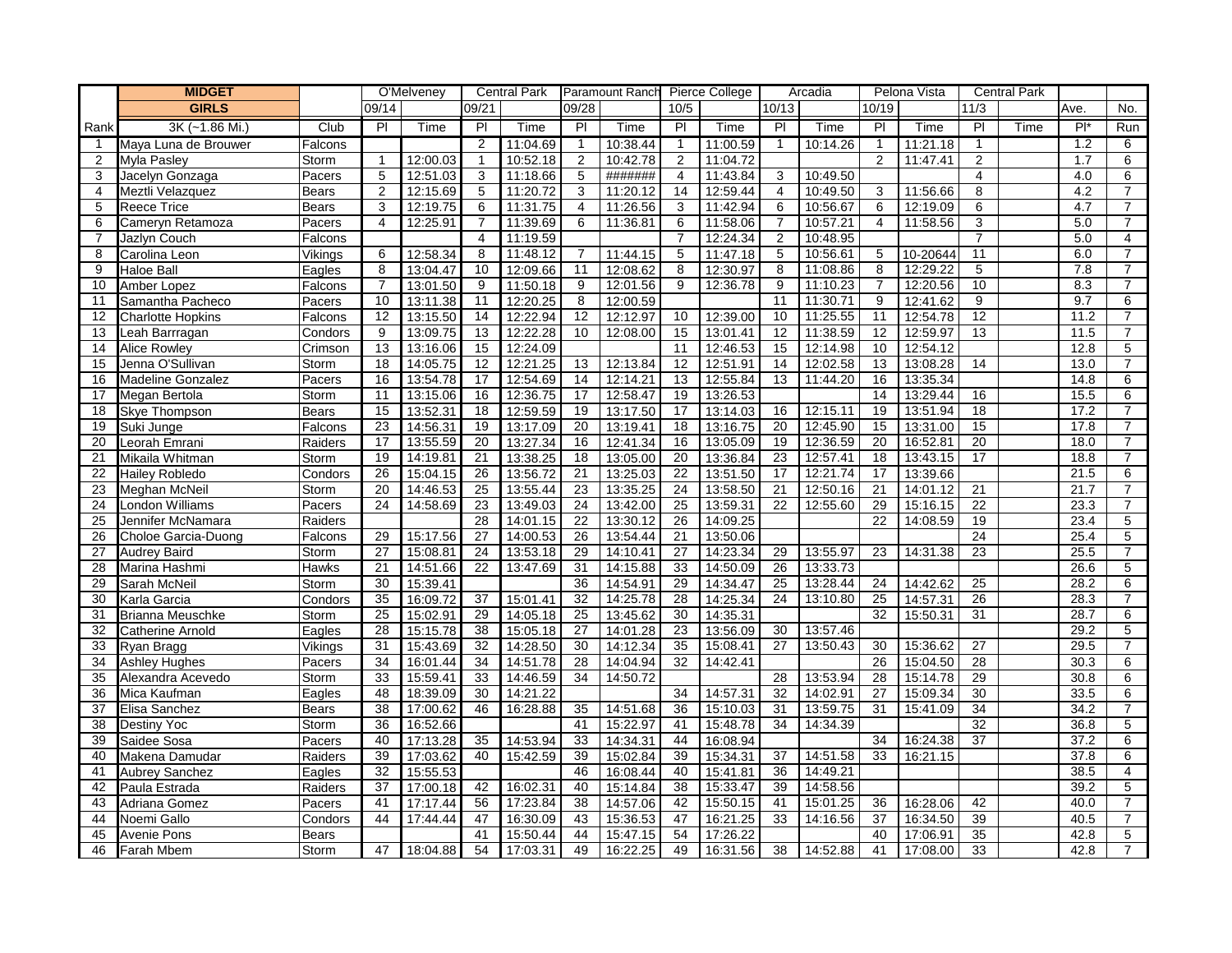|      | <b>MIDGET</b>                       |              |       | O'Melveney |                 | <b>Central Park</b> |       | <b>Paramount Ranch</b> |                 | Pierce College |       | Arcadia  |       | Pelona Vista |                 | <b>Central Park</b> |       |                |
|------|-------------------------------------|--------------|-------|------------|-----------------|---------------------|-------|------------------------|-----------------|----------------|-------|----------|-------|--------------|-----------------|---------------------|-------|----------------|
|      | <b>GIRLS</b>                        |              | 09/14 |            | 09/21           |                     | 09/28 |                        | 10/5            |                | 10/13 |          | 10/19 |              | 11/3            |                     | Ave.  | No.            |
| Rank | 3K (~1.86 Mi.)                      | Club         | PI    | Time       | P               | Time                | PI    | Time                   | PI              | Time           | PI    | Time     | PI    | Time         | PI              | Time                | $P^*$ | Run            |
| 47   | Emma Lucero                         | <b>Bears</b> | 42    | 17:23.84   |                 |                     | 45    | 16:03.53               | 56              | 17:38.91       | 42    | 15:33.15 | 35    | 16:24.59     | 45              |                     | 44.2  | 6              |
| 48   | Alexandrea Gonzalez                 | Condors      | 43    | 17:41.38   | 53              | 16:55.84            | 51    | 16:56.15               | 45              | 16:09.65       | 35    | 14:38.29 |       |              | 40              |                     | 44.5  | 6              |
| 49   | <b>Maddy Howe</b>                   | Village      | 45    | 17:56.18   | 55              | 17:23.41            | 47    | 16:09.15               |                 |                |       |          | 38    | 16:44.06     |                 |                     | 46.3  | $\overline{4}$ |
| 50   | Samara Wijesundera                  | Storm        | 57    | 19:52.75   | 45              | 16:22.66            |       |                        | 48              | 16:28.62       |       |          |       |              | 36              |                     | 46.5  | $\overline{4}$ |
| 51   | Danielle Cadan Rivera               | Pacers       | 50    | 18:44.97   | 52              | 16:46.38            | 56    | 19:15.66               | 50              | 16:32.02       | 43    | 16:38.16 | 42    | 17:10.15     | $\overline{43}$ |                     | 46.7  | $\overline{7}$ |
| 52   | Alexa Plaza                         | Storm        | 56    | 19:48.97   | 50              | 16:40.15            | 54    | 17:47.59               | 59              | 18:22.47       | 44    | 16:38.96 | 39    | 17:02.91     | 38              |                     | 46.8  | $\overline{7}$ |
| 53   | <b>Elizabeth Garvis</b>             | Storm        | 54    | 19:36.25   |                 |                     |       |                        | 52              | 17:07.88       |       |          | 43    | 17:23.22     | 41              |                     | 47.5  | $\overline{4}$ |
| 54   | <b>Amber Harnish</b>                | Storm        | 51    | 18:49.09   | $\overline{43}$ | 16:04.56            |       |                        | $\overline{57}$ | 17:58.25       | 45    | 17:22.51 | 44    | 17:23.68     | $\overline{46}$ |                     | 47.7  | 6              |
| 55   | <b>Brianna Padilla</b>              | Bears        | 52    | 18:57.38   |                 |                     | 53    | 17:40.62               | 51              | 16:43.03       | 40    | 14:59.31 | 47    | 17:37.47     | 44              |                     | 47.8  | 6              |
| 56   | <b>Emily Canham</b>                 | Storm        | 49    | 18:41.24   | 51              | 16:45.53            | 48    | 16:20.69               | 55              | 17:31.50       |       |          | 46    | 17:29.94     |                 |                     | 49.8  | 5              |
| 57   | <b>Rachel Bucknell</b>              | Storm        | 53    | 19:13.97   | 49              | 16:37.56            | 50    | 16:22.52               |                 |                |       |          | 48    | 18:06.25     |                 |                     | 50.0  | 4              |
| 58   | Hana Mbem                           | Storm        |       |            | 57              | 18:19.91            | 57    | 19:20.15               | 61              | 20:54.62       | 46    | 19:37.83 | 52    | 23:37.44     | 47              |                     | 53.3  | 6              |
| 59   | Lucy Helfenstein                    | Falcons      | 14    | 13:38.15   |                 |                     | 15    | 12:27.53               |                 |                | 18    | 12:21.83 |       |              |                 |                     | 15.7  | 3              |
| 60   | Darya Ghassemieh                    | Mirman       | 22    | 14:55.91   | 31              | 14:27.88            |       |                        | 31              | 14:38.28       |       |          |       |              |                 |                     | 28.0  | 3              |
| 61   | Luz Castaneda                       | Condors      |       |            | 36              | 14:57.03            | 37    | 14:56.66               | 37              | 15:11.02       |       |          |       |              |                 |                     | 36.7  | 3              |
| 62   | Annabelle Amneus                    | Storm        |       |            |                 |                     | 42    | 15:26.18               | 46              | 16:18.28       |       |          | 45    | 17:24.24     |                 |                     | 44.3  | 3              |
| 63   | <b>Charlotte Bonnici</b>            | Mirman       | 46    | 18:02.00   | 44              | 16:15.72            |       |                        | 43              | 16:05.75       |       |          |       |              |                 |                     | 44.3  | 3              |
| 64   | Sophie Chia                         | Crimson      |       |            | 48              | 16:36.18            | 52    | 17:11.00               |                 |                |       |          | 49    | 18:11.59     |                 |                     | 49.7  | 3              |
| 65   | Sophie Norman                       | Roadrunners  |       |            |                 |                     | 55    | 18:42.03               | 53              | 17:11.00       |       |          | 50    | 18:19.00     |                 |                     | 52.7  | 3              |
| 66   | <b>Emily Bailey</b>                 | Roadrunners  | 59    | 27:12.66   |                 |                     |       |                        |                 |                |       |          | 51    | 22:33.47     |                 |                     | 55.0  | 2              |
| 67   | Shea Westermaan                     | Pacers       | 58    | 22:56.12   |                 |                     |       |                        | 60              | 20:49.12       |       |          |       |              |                 |                     | 59.0  | 2              |
| 68   | <b>Brianna Serafin</b>              | Pacers       |       |            |                 |                     | 58    | 19:20.40               | 62              | 21:19.84       |       |          |       |              |                 |                     | 60.0  | 2              |
| 69   | <b>Audrey Rothenberg</b>            | Hawks        |       |            | 39              | 15:22.15            |       |                        |                 |                |       |          |       |              |                 |                     | 39.0  |                |
| 70   | Paola Younger                       | Falcons      | 55    | 19:40.03   |                 |                     |       |                        |                 |                |       |          |       |              |                 |                     | 55.0  |                |
| 71   | <b>Olivia Phillips</b>              | Mirman       |       |            |                 |                     |       |                        | 58              | 18:20.78       |       |          |       |              |                 |                     | 58.0  |                |
|      | <b>Total Number of Participants</b> |              | 59    |            | 57              |                     | 58    |                        | 62              |                | 46    |          | 52    |              | 47              |                     | Total | - 71           |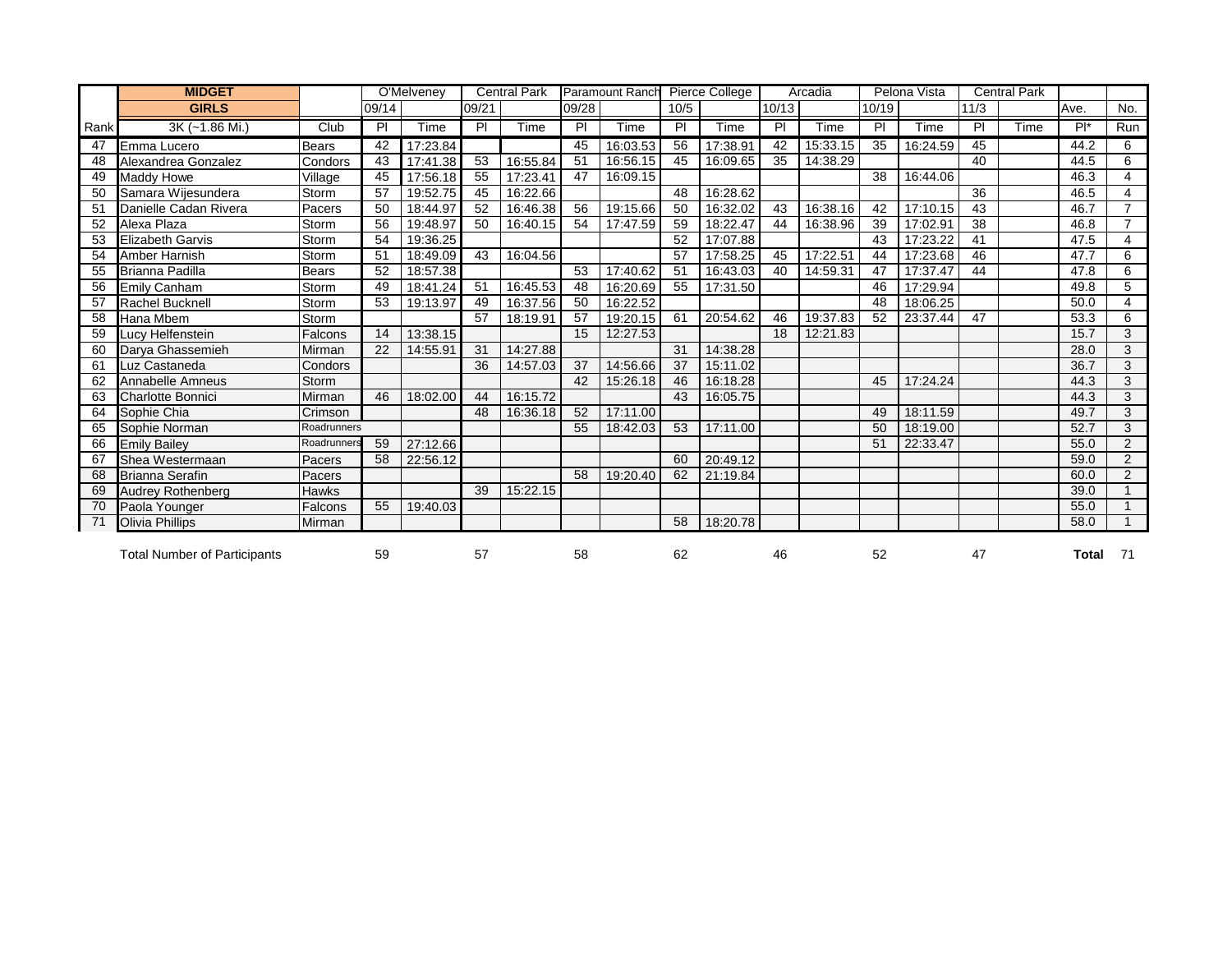|                 | <b>MIDGET</b>            |              | O'Melveney      |          | <b>Central Park</b> |          |                | Paramount Rand Pierce College |                |          | Arcadia          |          | Pelona Vista   |          | <b>Central Park</b> |          |                  |                         |
|-----------------|--------------------------|--------------|-----------------|----------|---------------------|----------|----------------|-------------------------------|----------------|----------|------------------|----------|----------------|----------|---------------------|----------|------------------|-------------------------|
|                 | <b>BOYS</b>              |              | 09/14           |          | 09/21               |          | 09/28          |                               | 10/5           |          | 10/13            |          | 10/19          |          | 10/26               |          | Ave.             | No.                     |
| Sort            | 3K (~1.86 Mi.)           | Club         | $\overline{P}$  | Time     | $\overline{P}$      | Time     | $\overline{P}$ | Time                          | $\overline{P}$ | Time     | $\overline{P}$   | Time     | PI             | Time     | $\overline{P}$      | Time     | $Pl^*$           | Run                     |
| -1              | <b>Tyler Halvorsen</b>   | Storm        | $\mathbf{1}$    | 11:07.56 | $\overline{2}$      | 10:03.34 | $\overline{2}$ | 10:09.78                      | $\mathbf{1}$   | 11:11.15 | $\mathbf{1}$     | 9:41.30  | $\mathbf{1}$   | 11:10.84 | $\mathbf{1}$        | 10:18.30 | $\overline{1.2}$ | 7                       |
| 2               | Daniel Fishman           | Pacers       | $\overline{2}$  | 11:47.18 | 3                   | 11:02.94 | 3              | 10:39.97                      |                |          | 2                | 9:49.81  | 2              | 11:18.09 | $\overline{2}$      | 10:41.40 | 2.3              | 6                       |
| 3               | Emilio Ovideo            | Storm        | 3               | 12:00.94 | $\overline{4}$      | 11:05.44 | 4              | 10:42.56                      | $\overline{2}$ | 11:19.18 | 3                | 10:22.19 | 6              | 11:46.96 | 5                   | 11:02.19 | 3.5              | $\overline{7}$          |
| $\overline{4}$  | Austin Duenas            | Storm        | $\overline{7}$  | 12:08.09 |                     |          | $\overline{7}$ | 11:08.72                      | 3              | 11:21.06 | $\overline{7}$   | 10:53.91 | $\overline{4}$ | 11:44.75 | $\overline{7}$      | 11:18.57 | 5.8              | 6                       |
| 5               | Noah Flores              | Condors      | 12              | 12:29.28 | 8                   | 11:34.25 | 6              | 11:07.47                      | $\overline{7}$ | 11:32.28 | 4                | 10:43.58 | 9              | 11:55.84 | 6                   | 11:11.45 | 6.7              | $\overline{7}$          |
| 6               | Diego Felix              | Condors      | 5               | 12:04.15 | 14                  | 12:07.06 | 5              | 11:00.38                      | 10             | 11:44.66 | 5                | 10:44.77 | 8              | 11:52.38 | 8                   | 11:25.80 | 6.8              | $\overline{7}$          |
| $\overline{7}$  | Kevin Steinman           | Raiders      | 13              | 12:43.09 | 10                  | 11:41.72 |                |                               | $\overline{4}$ | 11:24.56 | 8                | 10:56.33 | 3              | 11:41.88 | 3                   | 10:48.86 | 6.8              | $6\overline{6}$         |
| 8               | Benjamin Chamie          | Eagles       | 10              | 12:17.38 | 11                  | 11:46.91 | 8              | 11:19.03                      | 9              | 11:39.78 |                  |          | 5              | 11:45.34 | $\overline{4}$      | 10:59.27 | 7.8              | 6                       |
| 9               | Carter Gendernalik       | Eagles       | 9               | 12:12.97 | 6                   | 11:23.06 |                |                               | 6              | 11:32.06 | 6                | 10:50.68 |                |          | 14                  | 11:42.45 | 8.2              | $\overline{5}$          |
| 10              | lan Carew                | Eagles       | $\overline{4}$  | 12:03.09 |                     |          |                |                               | 8              | 11:34.91 | 12               | 11:05.61 | 11             | 12:13.00 | 13                  | 11:39.09 | 9.6              | $\overline{5}$          |
| 11              | Noah Florian             | Pacers       | 8               | 12:11.09 | 12                  | 11:54.44 | 9              | 11:22.31                      | 15             | 11:58.09 | 16               | 11:19.88 | 10             | 12:03.38 | 12                  | 11:36.07 | 11.0             | $\overline{7}$          |
| 12              | Martin Macias            | Pacers       | 14              | 12:44.00 |                     |          | 14             | 11:49.75                      | 11             | 11:50.91 | 9                | 10:57.08 | $\overline{7}$ | 11:50.56 |                     |          | 11.0             | $\overline{5}$          |
| 13              | <b>Brayton Sax</b>       | Eagles       | 11              | 12:26.25 | $\overline{7}$      | 11:25.28 |                |                               | 5              | 11:26.31 | 15               | 11:19.22 | 13             | 12:15.53 | 16                  | 11:58.72 | 11.2             | 6                       |
| 14              | Timothy Osmond           | Storm        | 6               | 12:07.15 | 5                   | 11:22.06 | 11             | 11:31.09                      | 19             | 12:50.72 |                  |          | 15             | 12:32.25 |                     |          | 11.2             | 5                       |
| 15              | Brennan Givens           | Storm        | 15              | 12:49.81 | 9                   | 11:38.81 | 10             | 11:29.59                      | 13             | 11:53.40 |                  |          | 12             | 12:14.09 | 11                  | 11:35.26 | 11.7             | 6                       |
| 16              | Sebastian Peraza         | Storm        |                 |          | 13                  | 12:06.18 | 12             | 11:36.66                      | 14             | 11:56.91 |                  |          | 14             | 12:27.34 |                     |          | 13.3             | $\overline{4}$          |
| 17              | Liam Zadoorian           | Falcons      | 18              | 13:00.78 |                     |          | 28             | 12:52.06                      | 12             | 11:52.53 | 10 <sup>10</sup> | 10:59.20 |                |          | 9                   | 11:30.03 | 15.4             | 5                       |
| 18              | <b>Charlie Matarese</b>  | Falcons      |                 |          | 19                  | 12:45.44 | 15             | 11:56.25                      | 20             | 12:55.88 | 13               | 11:12.16 |                |          | 10                  | 11:33.40 | 15.4             | 5                       |
| 19              | <b>Matthew Ramirez</b>   | Crimson      | 17              | 12:55.80 | $\overline{15}$     | 12:15.50 | 18             | 12:05.97                      | 16             | 12:01.44 | 14               | 11:15.66 | 16             | 12:34.69 |                     |          | 16.0             | 6                       |
| 20              | Joaquin Ortega           | Pacers       | 16              | 12:55.40 | 18                  | 12:39.03 | 16             | 115975                        | 17             | 12:15.75 | 17               | 11:20.47 | 17             | 12:36.91 | 17                  | 12:17.09 | 16.7             | $\overline{7}$          |
| 21              | Alexander Soffin         | Pacers       | $\overline{23}$ | 13:44.59 |                     |          | 17             | 12:04.50                      |                |          | 20               | 11:58.62 |                |          | 15                  | 11:49.69 | 18.8             | $\overline{4}$          |
| 22              | <b>Collin Mars</b>       | Storm        | 21              | 13:13.41 | 17                  | 12:26.56 | 20             | 12:13.38                      | 21             | 12:59.31 | 18               | 11:44.47 |                |          | 21                  | 12:44.54 | 19.7             | 6                       |
| $\overline{23}$ | Andrej Pangilian         | Bears        | 33              | 14:34.72 | $\overline{22}$     | 12:57.25 | 24             | 12:35.00                      | 18             | 12:37.25 | 21               | 12:06.21 | 21             | 13:32.09 | 18                  | 12:20.59 | 20.7             | $\overline{7}$          |
| 24              | Nico Quintanilla         | Hawks        | 20              | 13:02.37 | 20                  | 12:45.84 | 21             | 12:16.41                      | 24             | 13:11.66 |                  |          | 19             | 13:15.38 |                     |          | 20.8             | $\overline{5}$          |
| 25              | Daniel Ramirez           | Pacers       | $\overline{25}$ | 13:48.37 |                     |          | 32             | 13:11.88                      | 22             | 13:03.06 | 19               | 11:56.51 | 18             | 13:13.78 | 20                  | 12:31.94 | 22.7             | $\overline{6}$          |
| 26              | <b>Ripken Elv</b>        | Storm        | 29              | 14:05.53 | 25                  | 13:08.28 | 19             | 12:06.84                      | 23             | 13:03.46 |                  |          | 20             | 13:23.78 |                     |          | 23.2             | $\overline{5}$          |
| 27              | Benjamin Seiden          | Eagles       | 28              | 14:04.00 | 24                  | 13:05.97 |                |                               | 25             | 13:13.75 | 24               | 12:25.56 |                |          |                     |          | 25.3             | $\overline{4}$          |
| 28              | <b>Gabriel Rodriguez</b> | Storm        | 32              | 14:33.15 | 29                  | 13:36.61 | 34             | 13:19.12                      | 30             | 13:34.94 | 23               | 12:24.78 | 22             | 13:36.56 | 23                  | 12:48.50 | 26.5             | $\overline{7}$          |
| 29              | Cody Woodward            | Village      | 34              | 14:35.15 | 28                  | 13:29.88 | 30             | 13:03.28                      | 26             | 13:23.25 | 27               | 12:57.43 | 24             | 13:40.78 | 25                  | 13:01.41 | 26.7             | $\overline{7}$          |
| 30              | Remy Kushner             | Falcons      | 31              | 14:28.75 | 21                  | 12:50.53 | 26             | 12:46.00                      | 35             | 13:58.34 |                  |          |                |          | 28                  | 13:22.33 | 28.2             | $\overline{5}$          |
| 31              | Alfred Neall-Johnston    | Storm        | 35              | 14:36.28 |                     |          | 33             | 13:18.22                      | 33             | 13:50.18 | 22               | 12:11.64 | 25             | 13:41.75 | 22                  | 12:48.28 | 28.3             | 6                       |
| 32              | Julian Huerta            | Pacers       | 37              | 14:55.69 |                     |          | 25             | 12:36.59                      | 27             | 13:26.59 | 26               | 12:42.85 |                |          | 35                  | 14:51.97 | 30.0             | 5                       |
| 33              | Marco C. DiSalvo         | Pacers       | 38              | 14:56.12 | 26                  | 13:22.28 | 35             | 13:21.03                      | 31             | 13:44.69 | 30               | 13:28.22 |                |          | 24                  | 12:51.86 | 30.7             | 6                       |
| 34              | Elijah Bursch            | Falcons      | 36              | 14:42.59 | 27                  | 13:24.66 |                |                               | 37             | 14:07.34 |                  |          | 29             | 14:30.97 | 26                  | 13:04.30 | 31.0             | 5                       |
| 35              | Kieran Novack            | Storm        | 39              | 14:59.41 | 30                  | 13:50.00 |                |                               | 32             | 13:44.93 | 25               | 12:29.99 |                |          | 30                  | 13:44.78 | 31.2             | 5                       |
| 36              | Michael Andrade          | Village      | 41              | 15:15.69 | 32                  | 13:57.78 | 31             | 13:09.41                      | 29             | 13:33.15 |                  |          | 27             | 13:52.18 |                     |          | 32.0             | 5                       |
| 37              | Tamarua Fuentes          | Pacers       | 26              | 13:50.47 | 43                  | 15:11.56 | 29             | 12:59.81                      |                |          | 40               | 15:56.16 | 23             | 13:39.50 | 34                  | 14:49.02 | 32.5             | $6\overline{6}$         |
| 38              | Andy Garcia              | Storm        | 46              | 15:51.18 | 33                  | 14:13.34 | 39             | 14:11.75                      | 39             | 14:10.21 | 32               | 13:44.40 | 34             | 14:59.91 | 27                  | 13:16.39 | 34.0             | $\overline{7}$          |
| 39              | Ezra Bly                 | Storm        | 40              | 15:11.41 | 34                  | 14:18.18 |                |                               | 36             | 14:01.88 |                  |          |                |          | 29                  | 13:30.23 | 34.8             | 4                       |
| 40              | Josiah Calma             | Village      | 52              | 16:20.44 |                     |          | 36             | 13:46.31                      | 28             | 13:30.66 |                  |          | 28             | 13:52.37 | 31                  | 13:51.30 | 35.0             | 5                       |
| 41              | <b>Stephen Fredricks</b> | Falcons      | 48              | 16:00.12 | 38                  | 14:29.84 |                |                               |                |          | 29               | 13:15.17 |                |          | 33                  | 14:37.06 | 37.0             | $\overline{\mathbf{4}}$ |
| 42              | Alvin Rivas              | <b>Bears</b> | 57              | 17:36.50 | 41                  | 14:51.66 | 40             | 14:20.12                      | 42             | 14:42.88 | 31               | 13:29.67 | 30             | 14:42.56 | 42                  | 18:05.54 | 37.7             | $\overline{7}$          |
| 43              | Connor Landress          | Storm        | 51              | 16:06.65 | 37                  | 14:23.38 | 37             | 13:51.22                      | 48             | 15:12.69 | 28               | 13:05.59 | 32             | 14:51.00 |                     |          | 38.8             | 6                       |
| 44              | Anthony Lopez            | <b>Bears</b> | 49              | 16:03.12 |                     |          | 45             | 15:01.97                      | 44             | 15:02.18 | 33               | 13:45.83 | 31             | 14:43.12 | 32                  | 14:27.62 | 39.0             | 6                       |
| 45              | Derek Perry              | Storm        |                 |          | 42                  | 14:53.44 | 42             | 14:29.22                      | 40             | 14:38.47 |                  |          | 35             | 15:01.91 | 37                  | 15:18.18 | 39.2             | 5                       |
| 46              | Nickolas Polster         | Vikings      | 45              | 15:44.22 |                     |          | 38             | 14:06.34                      | 41             | 14:41.25 |                  |          | 36             | 15:20.09 |                     |          | 40.0             | 4                       |
| 47              | Angelo Buonamassa        | Village      | 54              | 16:33.66 | 39                  | 14:38.18 | 41             | 14:20.50                      | 47             | 15:10.88 |                  |          | 37             | 15:30.03 | 36                  | 15:08.69 | 42.3             | 6                       |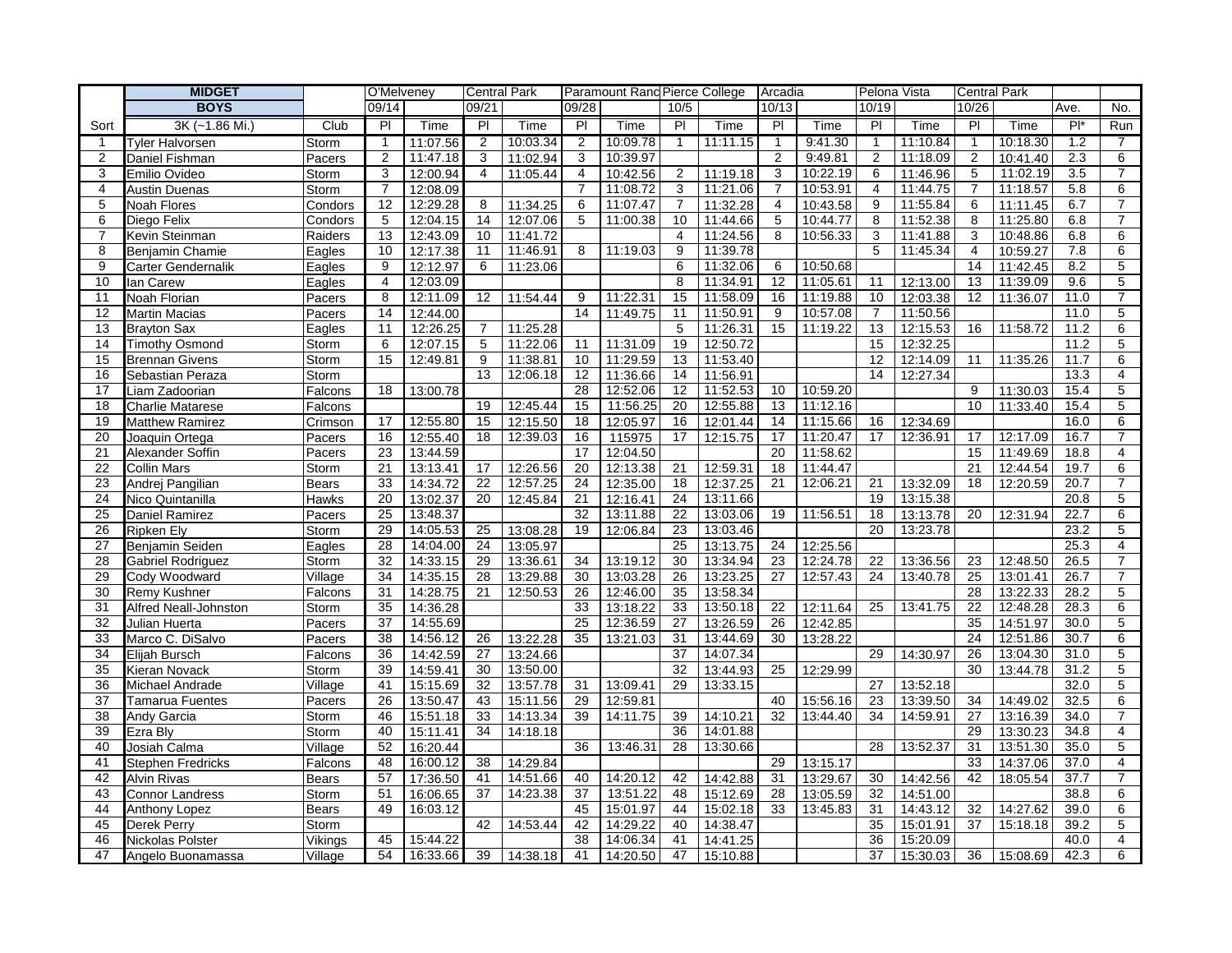|      | <b>MIDGET</b>                       |              | O'Melveney |          | <b>Central Park</b> |          |              | <b>Paramount Rand Pierce College</b> |                 |          | Arcadia |          | Pelona Vista    |          | <b>Central Park</b> |          |              |                |
|------|-------------------------------------|--------------|------------|----------|---------------------|----------|--------------|--------------------------------------|-----------------|----------|---------|----------|-----------------|----------|---------------------|----------|--------------|----------------|
|      | <b>BOYS</b>                         |              | 09/14      |          | 09/21               |          | 09/28        |                                      | 10/5            |          | 10/13   |          | 10/19           |          | 10/26               |          | Ave.         | No.            |
| Sort | 3K (~1.86 Mi.)                      | Club         | PI         | Time     | PI                  | Time     | PI.          | Time                                 | PI              | Time     | PI      | Time     | PI              | Time     | PI                  | Time     | $Pl^*$       | Run            |
| 48   | Judah Brown                         | Roadrunn     | 56         | 17:05.69 | 40                  | 14:46.62 | 44           | 14:56.56                             | 43              | 14:46.56 |         |          | 33              | 14:57.78 |                     |          | 43.2         | 5              |
| 49   | <b>Ayden Mariscal</b>               | Storm        | 55         | 16:37.88 | 44                  | 15:18.12 | 43           | 14:50.12                             | 45              | 15:05.03 | 36      | 15:18.38 |                 |          | 38                  | 15:59.02 | 43.5         | 6              |
| 50   | <b>Julian Flores</b>                | Falcons      |            |          | 48                  | 16:46.25 | 47           | 15:31.56                             | 54              | 16:38.47 | 37      | 15:26.70 |                 |          |                     |          | 46.5         | 4              |
| 51   | Gavin Digiovanni                    | Storm        | 59         | 18:50.91 |                     |          |              |                                      | $\overline{58}$ | 17:21.03 | 41      | 16:25.57 | 39              | 17:03.44 | 40                  | 17:09.18 | 47.4         | 5              |
| 52   | <b>Tyler Landress</b>               | Storm        | 62         | 19:25.56 | 51                  | 17:32.06 | 46           | 15:14.62                             | 52              | 16:05.18 | 34      | 14:47.04 | 44              | 20:39.31 |                     |          | 48.2         | 6              |
| 53   | <b>Matthew Harward</b>              | Village      | 60         | 19:02.69 | 47                  | 16:35.66 | 49           | 15:45.41                             | 55              | 16:46.00 |         |          | 40              | 17:08.78 | 39                  | 16:11.09 | 48.3         | 6              |
| 54   | Luke Landress                       | Storm        | 65         | 21:15.78 | 50                  | 17:30.84 | 48           | 15:42.50                             | 53              | 16:32.28 | 35      | 14:47.06 | 41              | 18:28.78 |                     |          | 48.7         | 6              |
| 55   | <b>Raymond Latimore</b>             | Roadrunn     | 58         | 18:09.28 |                     |          | 51           | 17:49.47                             | 51              | 15:51.90 |         |          | $\overline{38}$ | 16:29.34 |                     |          | 49.5         | $\overline{4}$ |
| 56   | Caleb Dennison                      | Storm        | 64         | 21:05.00 | 52                  | 17:36.91 |              |                                      | 56              | 17:01.72 | 42      | 17:52.79 | 43              | 19:31.44 | 43                  | 18:47.71 | 50.0         | 6              |
| 57   | Joshua De Jesus                     | Storm        | 66         | 21:23.00 | 53                  | 18:45.91 | 50           | 17:42.62                             |                 |          |         |          | 42              | 18:35.18 |                     |          | 52.8         | $\overline{4}$ |
| 58   | <b>Ace Slavin</b>                   | Falcons      |            |          |                     |          |              |                                      | 60              | 17:45.88 | 38      | 15:38.14 |                 |          | 41                  | 17:16.95 | 46.3         | 3              |
| 59   | <b>Ezequiel Romero</b>              | Storm        | 67         | 23:04.62 | 54                  | 22:19.25 |              |                                      |                 |          |         |          |                 |          | 44                  | 22:26.56 | 55.0         | 3              |
| 60   | Obedijah Agustin                    | Roadrunners  | 19         | 13:01.87 | 16                  | 12:19.00 | 22           | 12:23.44                             |                 |          |         |          |                 |          |                     |          | 19.0         | $\overline{3}$ |
| 61   | Nicolas Francois                    | Eagles       |            |          |                     |          | 13           | 11:39.44                             | 38              | 14:08.94 | 11      | 10:59.26 |                 |          |                     |          | 20.7         | 3              |
| 62   | <b>Gael Gonzalez</b>                | <b>Bears</b> | 24         | 13:47.09 |                     |          | 27           | 12:47.41                             |                 |          |         |          | 26              | 13:43.09 |                     |          | 25.7         | 3              |
| 63   | <b>Charles Abemayor</b>             | Mirman       | 42         | 15:22.28 | 31                  | 13:57.09 |              |                                      | 34              | 13:55.50 |         |          |                 |          |                     |          | 35.7         | 3              |
| 64   | Alexander Gavin                     | Mirman       | 43         | 15:28.06 | 35                  | 14:19.72 |              |                                      | 49              | 15:12.90 |         |          |                 |          |                     |          | 42.3         | $\overline{3}$ |
| 65   | Chirstopher Luna                    | Storm        | 53         | 16:30.12 | 46                  | 16:15.15 |              |                                      |                 |          | 39      | 15:52.99 |                 |          |                     |          | 46.0         | $\overline{3}$ |
| 66   | <b>Harrison Furst</b>               | Mirman       | 61         | 19:10.94 | 49                  | 17:23.78 |              |                                      | 57              | 17:09.38 |         |          |                 |          |                     |          | 55.7         | 3              |
| 67   | Jacob Soffin                        | Pacers       | 27         | 13:52.25 |                     |          |              |                                      |                 |          |         |          |                 |          | 19                  | 12:31.86 | 23.0         | $\overline{2}$ |
| 68   | Mahari Winheim                      | Roadrunners  |            |          | $\mathbf{1}$        | 10:02.31 | $\mathbf{1}$ | 9:58.88                              |                 |          |         |          |                 |          |                     |          | 1.0          | $\overline{2}$ |
| 69   | Cody Walsh                          | Falcons      | 22         | 13:25.44 |                     |          | 23           | 12:27.06                             |                 |          |         |          |                 |          |                     |          | 22.5         | $\overline{2}$ |
| 70   | Lucas Kim                           | Mirman       | 30         | 14:15.25 | 36                  | 14:22.78 |              |                                      |                 |          |         |          |                 |          |                     |          | 33.0         | $\overline{2}$ |
| 71   | Jasperr Hughes                      | Mirman       |            |          | 45                  | 15:18.44 |              |                                      | 50              | 15:51.69 |         |          |                 |          |                     |          | 47.5         | $\overline{2}$ |
| 72   | <b>Bryce Koga</b>                   | Mirman       | 50         | 16:05.44 |                     |          |              |                                      | 46              | 15:09.22 |         |          |                 |          |                     |          | 48.0         | $\overline{2}$ |
| 73   | <b>Hudson phillips</b>              | Mirman       | 63         | 19:46.97 |                     |          |              |                                      | 59              | 17:22.94 |         |          |                 |          |                     |          | 61.0         | $\overline{2}$ |
| 74   | <b>Julian Rife</b>                  | Falcons      |            |          | 23                  | 13:02.84 |              |                                      |                 |          |         |          |                 |          |                     |          | 23.0         | $\mathbf{1}$   |
| 75   | Shimon Schlessinger                 | Mirman       | 44         | 15:29.66 |                     |          |              |                                      |                 |          |         |          |                 |          |                     |          | 44.0         | $\mathbf{1}$   |
| 76   | <b>Wyatt Frank</b>                  | Mirman       | 47         | 15:59.81 |                     |          |              |                                      |                 |          |         |          |                 |          |                     |          | 47.0         | $\mathbf{1}$   |
|      | <b>Total Number of Participants</b> |              | 67         |          | 54                  |          | 51           |                                      | 60              |          | 42      |          | 44              |          | 44                  |          | <b>Total</b> | 76             |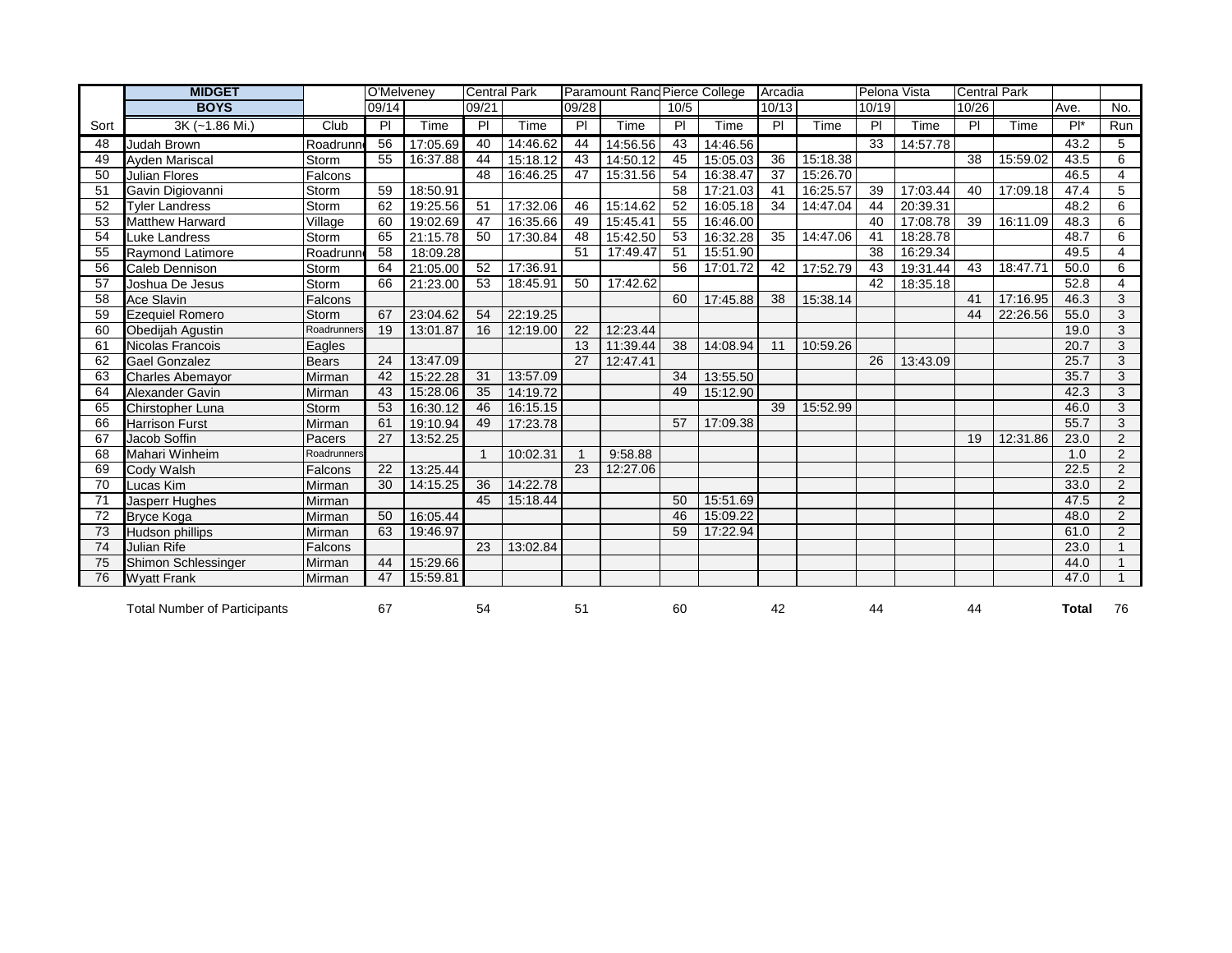|                | <b>YOUTH</b>                        |             | O'Melveney     |          | <b>Central Park</b> |          | Paramount Ranc Pierce College |          |                |          | Arcadia        |          | Pelona Vista    |          | <b>Central Park</b> |          |              |                |
|----------------|-------------------------------------|-------------|----------------|----------|---------------------|----------|-------------------------------|----------|----------------|----------|----------------|----------|-----------------|----------|---------------------|----------|--------------|----------------|
|                | <b>GIRLS</b>                        |             | 09/14          |          | 09/21               |          | 09/28                         |          | 10/5           |          | 10/13          |          | 10/19           |          | 10/26               |          | Ave.         | No.            |
| Sort           | 4K (~2.49 Mi.)                      | Club        | $\overline{P}$ | Time     | $\overline{P}$      | Time     | $\overline{P}$                | Time     | $\overline{P}$ | Time     | $\overline{P}$ | Time     | $\overline{P}$  | Time     | PI                  | Time     | $P^*$        | Run            |
| $\mathbf{1}$   | <b>Tiffany Sax</b>                  | Eagles      | 2              | 15:03.06 | $\mathbf{1}$        | 15:35.88 |                               |          | 3              | 16:06.72 | $\mathbf{1}$   | 15:44.34 |                 |          | $\mathbf{1}$        | 15:09.85 | 1.6          | 5              |
| $\overline{2}$ | Payton Godsey                       | Eagles      | 3              | 15:15.52 |                     |          |                               |          | $\overline{2}$ | 15:54.97 | $\overline{2}$ | 15:47.32 |                 |          | $\overline{2}$      | 15:16.32 | 2.3          | $\overline{4}$ |
| 3              | Samantha Spaulding                  | Storm       | $\overline{4}$ | 15:57.55 | 2                   | 15:45.50 |                               |          | $\overline{4}$ | 16:08.44 | 3              | 16:26.29 |                 |          | 3                   | 15:40.19 | 3.2          | 5              |
| 4              | <b>Lindsey Ramirez</b>              | Condors     | 7              | 16:51.18 | 3                   | 16:05.91 | 2                             | 14:56.31 | 5              | 16:44.28 | $\overline{4}$ | 16:39.54 | $\mathbf{1}$    | 16:04.91 | 11                  | 18:33.52 | 3.7          | $\overline{7}$ |
| 5              | <b>Brianna Campbell</b>             | Storm       | 5              | 16:05.25 | $\overline{4}$      | 16:13.75 | 3                             | 15:37.53 |                |          | 5              | 16:50.73 | $\overline{2}$  | 16:28.62 | 4                   | 16:30.49 | 3.8          | 6              |
| 6              | Carolina Garcia                     | Condors     | 6              | 16:44.62 |                     |          | $\overline{4}$                | 15:44.52 | 6              | 17:24.47 | 6              | 17:19.75 | 3               | 16:55.59 | 5                   | 17:06.84 | 5.0          | 6              |
| $\overline{7}$ | Arden Keeton                        | Pacers      | 8              | 17:05.03 | 5                   | 17:02.38 | 5                             | 15:47.18 | $\overline{7}$ | 17:43.53 | $\overline{7}$ | 17:30.17 | $\overline{4}$  | 17:00.22 | 9                   | 18:01.70 | 6.0          | $\overline{7}$ |
| 8              | Cynthia Herrera                     | Storm       | 9              | 17:35.72 | 9                   | 18:24.50 | 7                             | 16:25.66 | 8              | 17:56.91 | 11             | 18:24.83 | $\overline{7}$  | 17:19.00 | 6                   | 17:09.44 | 7.7          | $\overline{7}$ |
| 9              | Angelina Teymouri                   | Storm       | 10             | 17:36.31 |                     |          |                               |          |                |          | 8              | 17:30.42 | 5               | 17:05.31 | 8                   | 17:40.46 | 7.8          | $\overline{4}$ |
| 10             | Lilliana Moreira                    | Eagles      | 12             | 17:58.00 | $\overline{7}$      | 17:48.84 | 6                             | 16:10.18 | 10             | 18:50.75 | 13             | 19:07.44 | 9               | 18:04.22 | $\overline{7}$      | 17:33.10 | 8.5          | $\overline{7}$ |
| 11             | Jordyn Toon                         | Storm       | 13             | 18:17.53 | 6                   | 17:37.97 | 8                             | 16:30.34 | 9              | 18:34.03 | 9              | 18:16.95 | 8               | 17:32.03 | 12                  | 18:47.38 | 8.7          | $\overline{7}$ |
| 12             | Angelina Lopez                      | Eagles      | 11             | 17:36.81 | 8                   | 17:51.88 |                               |          | 11             | 19:28.97 | 10             | 18:24.25 | 10              | 18:06.34 | 15                  | 20:25.56 | 10.8         | 6              |
| 13             | Mya Florian                         | Pacers      | 16             | 19:18.62 | $\overline{10}$     | 18:32.84 |                               |          |                |          | 14             | 19:07.79 | 11              | 18:33.81 | 10                  | 18:19.58 | 12.2         | 5              |
| 14             | Jenna Moutes                        | Eagles      | 15             | 19:02.38 | 11                  | 18:39.03 |                               |          | 13             | 20:15.18 |                |          | 12              | 18:50.03 |                     |          | 12.8         | 4              |
| 15             | Alexa Pinon                         | Eagles      | 21             | 20:48.49 | 13                  | 20:17.84 | 9                             | 18:27.50 | 14             | 21:14.47 | 15             | 19:42.76 | $\overline{13}$ | 18:52.31 | 13                  | 18:53.79 | 12.8         | $\overline{7}$ |
| 16             | Marie Lintereur                     | Trinity     | 17             | 20:06.62 | 15                  | 20:44.03 | 10                            | 18:50.34 | 12             | 20:08.81 |                |          | 16              | 19:50.15 |                     |          | 14.0         | 5              |
| 17             | Olivia Williams                     | Eagles      | 22             | 20:55.00 | 12                  | 19:57.37 | 13                            | 19:10.97 |                | 21:53.66 | 19             | 21:53.15 | 14              | 19:06.66 | 14                  | 20:18.22 | 15.7         | 6              |
| 18             | Ava Baird                           | Storm       | 18             | 20:10.91 | 16                  | 20:51.22 | 11                            | 18:59.94 | 19             | 22:09.00 | 17             | 21:37.34 | 17              | 20:11.47 | 17                  | 21:17.82 | 16.0         | $\overline{7}$ |
| 19             | <b>Morgan Birkett</b>               | Crimson     | 20             | 20:32.00 | $\overline{18}$     | 21:26.66 | 18                            | 19:46.62 | 20             | 22:23.06 | 16             | 21:25.18 | 15              | 19:45.97 |                     |          | 17.8         | 6              |
| 20             | <b>Cassidy Costello</b>             | Storm       |                |          | 20                  | 21:50.25 | 17                            | 19:34.28 | 15             | 21:22.56 | 18             | 21:43.00 |                 |          | 20                  | 22:24.16 | 18.0         | 5              |
| 21             | Miranda Pinon                       | Eagles      |                |          | 19                  | 21:47.69 | 14                            | 19:20.69 | 21             | 22:44.47 |                |          |                 |          | 18                  | 22:13.10 | 18.0         | $\overline{4}$ |
| 22             | Amara Shields                       | Storm       | 23             | 21:20.97 | $\overline{17}$     | 21:18.81 | 16                            | 19:33.78 |                |          |                |          | 18              | 20:29.18 | 19                  | 22:19.55 | 18.6         | 5              |
| 23             | Kayla Lopez                         | Pacers      | 25             | 21:30.47 | 22                  | 21:55.53 | 15                            | 19:28.59 | 17             | 21:34.88 | 20             | 21:57.17 | 20              | 20:39.25 | 22                  | 25:10.94 | 19.3         | 7              |
| 24             | Sophia Lee                          | Crimson     |                |          | 23                  | 22:45.56 | 19                            | 19:57.00 | 16             | 21:28.91 | 21             | 22:25.63 |                 |          |                     |          | 19.8         | $\overline{4}$ |
| 25             | Sophie Bryant                       | Storm       | 24             | 21:21.81 | 21                  | 21:54.53 | 20                            | 20:22.03 | 18             | 22:00.41 |                |          |                 |          |                     |          | 20.8         | $\overline{4}$ |
| 26             | Kyra Brown                          | Roadrunners |                |          | 25                  | 25:29.91 | 21                            | 20:57.75 | 22             | 23:44.38 |                |          | 21              | 23:27.59 |                     |          | 22.3         | $\overline{4}$ |
| 27             | Samantha Patino                     | Pacers      | 28             | 24:51.00 | $\overline{24}$     | 25:15.31 |                               |          | 25             | 25:31.31 |                |          | $\overline{22}$ | 24:45.78 |                     |          | 24.8         | $\overline{4}$ |
| 28             | Ashlynn Bett                        | Storm       | 29             | 25:44.06 | 29                  | 29:04.47 |                               |          |                |          | 22             | 25:10.28 |                 |          | 21                  | 24:53.79 | 25.3         | 4              |
| 29             | Jaiden Bly                          | Storm       | 30             | 27:53.47 | $\overline{26}$     | 25:42.18 | 24                            | 23:57.50 | 26             | 27:03.59 |                |          | 24              | 25:26.31 | 23                  | 25:53.37 | 25.5         | 6              |
| 30             | Aubrey Schroder                     | Roadrunners | 31             | 28:33.09 | 28                  | 27:49.44 | 23                            | 23:16.94 | 27             | 27:24.53 |                |          | $\overline{23}$ | 25:14.62 |                     |          | 26.4         | 5              |
| 31             | Kianna Hurtado                      | Condors     | 32             | 37:52.97 | 31                  | 32:35.97 | 25                            | 28:26.84 | 28             | 28:58.78 | 23             | 33:38.00 |                 |          |                     |          | 27.8         | 5              |
| 32             | Sage Currado                        | Roadrunners |                |          |                     |          | 12                            | 19:03.28 |                |          |                |          | 19              | 20:34.53 | 16                  | 21:12.61 | 15.7         | 3              |
| 33             | Sadie Engelhardt                    | Eagles      | -1             | 14:58.00 |                     |          | $\overline{1}$                | 13:54.69 | $\mathbf{1}$   | 15:16.50 |                |          |                 |          |                     |          | 1.0          | 3              |
| 34             | Marlene Robledo                     | Pacers      | 27             | 24:16.00 |                     |          | 22                            | 22:07.53 | 24             | 24:02.09 |                |          |                 |          |                     |          | 24.3         | 3              |
| 35             | <b>Anaya Nettles</b>                | Roadrunners |                |          | 30                  | 31:14.18 |                               |          |                |          |                |          | 25              | 27:16.15 |                     |          | 27.5         | 2              |
| 36             | Amelia Barnes                       | Storm       |                |          |                     |          |                               |          |                |          | 12             | 18:43.55 | 6               | 17:10.84 |                     |          | 9.0          | $\overline{2}$ |
| 37             | Jacklyn Tyler                       | Pacers      | 19             | 20:25.53 | 14                  | 20:43.47 |                               |          |                |          |                |          |                 |          |                     |          | 16.5         | 2              |
| 38             | <b>Keira Haley</b>                  | Mirman      | 26             | 24:06.47 |                     |          |                               |          | 23             | 23:51.12 |                |          |                 |          |                     |          | 24.5         | 2              |
| 39             | Grace Balena                        | Storm       |                |          | $\overline{27}$     | 26:57.72 |                               |          |                |          |                |          |                 |          |                     |          | 27.0         | $\mathbf{1}$   |
| 40             | Madison Gesin                       | Storm       | 14             | 18:42.14 |                     |          |                               |          |                |          |                |          |                 |          |                     |          | 14.0         |                |
|                | <b>Total Number of Participants</b> |             | 32             |          | 31                  |          | 25                            |          | 28             |          | 23             |          | 25              |          | 23                  |          | <b>Total</b> | 40             |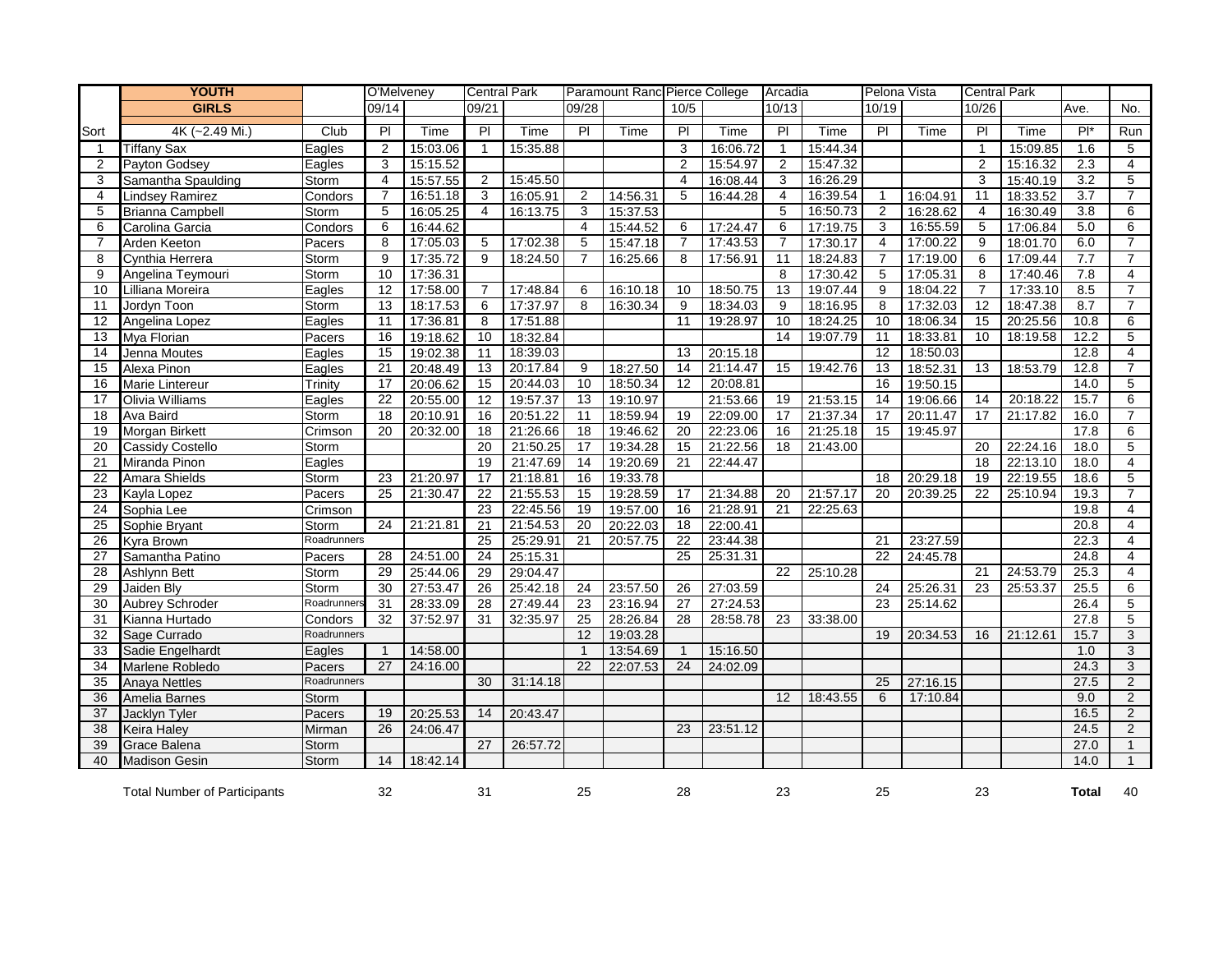|                 | YOUTH                               | O'Melveney   |                | <b>Central Park</b> |                | Paramount ranch Pierce College |                 |          |                 | Arcadia  |                | Pelona Vista |                 | <b>Central Park</b> |                |          |       |                           |
|-----------------|-------------------------------------|--------------|----------------|---------------------|----------------|--------------------------------|-----------------|----------|-----------------|----------|----------------|--------------|-----------------|---------------------|----------------|----------|-------|---------------------------|
|                 | <b>BOYS</b>                         |              | 09/14          |                     | 09/21          |                                | 09/28           |          | 10/5            |          | 10/13          |              | 10/19           |                     | 10/26          |          | Ave.  | No.                       |
| Sort            | 4K (~2.49 Mi.)                      | Club         | $\overline{P}$ | Time                | $\overline{P}$ | Time                           | $\overline{PI}$ | Time     | $\overline{PI}$ | Time     | $\overline{P}$ | Time         | $\overline{PI}$ | Time                | $\overline{P}$ | Time     | $P^*$ | Run                       |
| -1              | Ayden Buchanan                      | Storm        | $\mathbf{1}$   | 14:08.62            | $\mathbf{1}$   | 14:54.06                       | $\mathbf{1}$    | 13:37.44 | $\mathbf{1}$    | 14:51.56 | $\overline{1}$ | 15:15.73     | $\overline{1}$  | 14:37.91            | $\mathbf{1}$   | 14:35.41 | 1.0   | 7                         |
| $\overline{2}$  | Diego Rodriguez                     | Condors      | 6              | 15:25.09            | $\overline{2}$ | 15:20.25                       | $\overline{2}$  | 14:03.25 | 4               | 15:37.88 |                |              | $\overline{2}$  | 15:03.69            | $\overline{2}$ | 14:58.25 | 3.0   | 6                         |
| 3               | <b>Tyson Carew</b>                  | Eagles       |                |                     | 3              | 15:22.03                       | 3               | 14:06.72 | 3               | 15:28.91 |                |              | 3               | 15:05.24            |                |          | 3.0   | 4                         |
| $\overline{4}$  | Ryan Dudley                         | Pacers       | $\overline{2}$ | 15:01.18            | 6              | 15:58.06                       | 5               | 14:28.69 | 6               | 15:46.84 | 3              | 15:46.45     | $\overline{4}$  | 15:10.62            | $\overline{4}$ | 15:07.74 | 4.0   | $\overline{7}$            |
| 5               | Zion Ortiz                          | Storm        | 3              | 15:11.25            | 4              | 15:28.97                       | 9               | 14:58.18 | $\overline{7}$  | 15:50.72 | $\overline{2}$ | 15:32.37     |                 |                     | 3              | 15:02.39 | 4.7   | 6                         |
| 6               | Luke Metcalf                        | Falcons      | 8              | 15:45.31            | 5              | 15:29.94                       | $\overline{4}$  | 14:12.38 | 2               | 15:28.62 | 4              | 16:04.70     |                 |                     | 5              | 15:12.78 | 4.7   | 6                         |
| 7               | Joseph Vargas                       | Pacers       | 7              | 15:35.15            | 7              | 16:06.03                       |                 |          | 5               | 15:41.59 | 5              | 16:29.19     | 5               | 15:24.81            | 7              | 15:31.86 | 6.0   | 6                         |
| 8               | Darrick Jacob ir.                   | Eagles       | 5              | 18:18.28            | 9              | 16:20.56                       | 6               | 14:32.78 | 8               | 15:53.50 |                |              | 6               | 15:37.06            | 8              | 15:49.53 | 7.0   | 6                         |
| 9               | Ricardo Mujica                      | Vikings      | $\overline{4}$ | 15:15.06            | 10             | 16:22.78                       | 7               | 14:41.00 | 10              | 16:20.72 |                |              | 9               | 15:45.81            | 11             | 16:16.31 | 8.5   | 6                         |
| 10              | Grant Young                         | Storm        |                |                     | 8              | 16:10.94                       | 11              | 15:11.66 | 15              | 17:38.62 | 6              | 16:29.99     | $\overline{7}$  | 15:38.75            | 6              | 15:26.54 | 8.8   | $6\overline{6}$           |
| 11              | James Bates                         | Eagles       |                |                     | 12             | 16:47.28                       | 8               | 14:50.03 | 9               | 16:09.78 | 9              | 16:55.30     | 8               | 15:43.91            | 10             | 16:13.75 | 9.3   | 6                         |
| 12              | Alazar Hunten                       | Storm        | $\overline{9}$ | 15:56.52            | 11             | 16:34.22                       | $\overline{12}$ | 15:23.38 | 12              | 16:34.41 | 7              | 16:45.28     | 14              | 16:40.78            | 9              | 15:57.89 | 10.0  | $\overline{7}$            |
| 13              | Alexander Mendoza                   | Pacers       |                |                     |                |                                | 10              | 15:01.28 | 13              | 16:38.72 | 8              | 16:51.38     | 12              | 15:57.59            | 19             | 18:34.64 | 12.4  | 5                         |
| 14              | <b>Timothy Hubbard</b>              | Roadrunn     | 14             | 17:18.81            | 13             | 16:56.41                       | 13              | 15:31.47 | 11              | 16:30.72 |                |              | 11              | 15:57.40            | 13             | 16:26.01 | 12.5  | 6                         |
| 15              | <b>Benjamin Gonzales</b>            | Storm        | 12             | 16:44.62            | 15             | 17:03.34                       | 14              | 15:35.41 | 14              | 16:54.56 | 10             | 17:34.96     | 13              | 16:07.18            | 16             | 17:28.65 | 13.0  | $\overline{7}$            |
| 16              | Carson Dalley                       | Storm        | 10             | 16:19.78            | 14             | 16:58.78                       | 15              | 15:43.97 |                 |          |                |              | 16              | 17:04.72            | 12             | 16:18.98 | 13.4  | $\overline{5}$            |
| 17              | Joseph Perez                        | <b>Storm</b> | 13             | 17:11.66            | 16             | 17:52.28                       | 16              | 15:50.94 | 17              | 17:46.94 | 11             | 17:50.42     | 17              | 17:48.78            | 14             | 16:57.56 | 14.5  | $\overline{7}$            |
| 18              | Andrew Brown                        | Eagles       | 15             | 17:35.00            | 17             | 17:54.81                       | 19              | 16:25.93 | 16              | 17:41.59 | 13             | 18:27.65     | 15              | 17:04.00            | 17             | 18:09.55 | 15.5  | $\overline{7}$            |
| 19              | Seiji Hirahara                      | <b>Bears</b> | 16             | 17:37.75            |                |                                | 28              | 17:54.22 | 19              | 18:17.84 | 14             | 18:47.50     | 18              | 17:56.75            | 15             | 17:26.92 | 18.3  | 6                         |
| 20              | Hunter Lopez                        | Pacers       | 22             | 18:56.25            | 20             | 18:29.84                       | 26              | 17:25.44 | 20              | 18:39.34 | 16             | 19:27.59     | 19              | 18:18.50            | 18             | 18:23.01 | 19.2  | $\overline{7}$            |
| 21              | Pedro Hernandez-Domingue            | Pacers       | 18             | 18:18.17            | 18             | 18:17.06                       | 18              | 16:21.81 | 18              | 17:47.47 | 24             | 21:41.94     |                 |                     | 28             | 22:33.71 | 20.7  | 6                         |
| 22              | Andre Theodore Lopez                | Storm        | 23             | 19:10.44            | 19             | 18:20.12                       | 21              | 16:46.53 | 24              | 19:19.84 | 22             | 21:27.93     | 24              | 19:12.69            | 20             | 18:35.99 | 21.5  | $\overline{7}$            |
| 23              | Landon Cookston                     | Storm        | 17             | 18:12.09            | 21             | 18:30.81                       | 22              | 16:49.53 | 25              | 19:24.41 | 23             | 21:29.63     | 25              | 19:13.34            | 21             | 18:46.31 | 21.5  | $\overline{7}$            |
| 24              | Caden Bazo                          | Storm        | 20             | 18:54.03            | 27             | 20:42.44                       | 23              | 16:51.50 |                 |          | 17             | 19:31.24     | 20              | 18:19.94            | 22             | 19:08.76 | 21.5  | 6                         |
| $\overline{25}$ | Baylin Bingham                      | <b>Storm</b> | 25             | 20:20.12            |                |                                | 25              | 17:08.40 | 23              | 18:46.69 | 18             | 20:14.26     | 23              | 18:39.53            | 26             | 20:46.51 | 23.3  | 6                         |
| 26              | Sarab Oberoi                        | Pacers       | 27             | 20:40.66            |                |                                | 27              | 17:33.44 | 22              | 18:44.66 | 20             | 20:32.35     |                 |                     |                |          | 24.0  | $\overline{4}$            |
| 27              | Nathaniel Marin                     | Storm        | 19             | 18:42.34            | 23             | 19:01.56                       | 20              | 16:39.38 | 29              | 20:18.94 | 26             | 22:16.88     | 28              | 21:00.09            |                |          | 24.2  | 6                         |
| 28              | Daniel Schenk                       | Vikings      | 24             | 20:00.97            | 25             | 19:52.78                       |                 |          | 30              | 21:15.22 |                |              | 22              | 18:34.81            |                |          | 25.3  | $\overline{4}$            |
| 29              | <b>Charlton Dyrstad</b>             | <b>Storm</b> | 21             | 18:54.17            | 26             | 19:54.09                       | 31              | 18:17.62 | 27              | 20:10.47 |                |              | 26              | 19:21.31            | 25             | 20:00.27 | 26.0  | 6                         |
| 30              | Kenyon Collins                      | Vikings      | 26             | 20:39.66            | 29             | 21:34.22                       |                 |          | 28              | 20:16.94 | 21             | 20:57.38     |                 |                     |                |          | 26.0  | $\overline{4}$            |
| 31              | Hendrix Chittick                    | Raiders      |                |                     | 30             | 22:15.81                       |                 |          | 31              | 21:21.22 |                |              | 21              | 18:22.15            | 24             | 19:17.95 | 26.5  | $\overline{4}$            |
| 32              | Jacob Rodriguez                     | Storm        | 30             | 22:04.28            | 28             | 20:42.84                       |                 |          |                 |          | 25             | 22:16.47     | 30              | 21:56.06            | 23             | 19:11.15 | 27.2  | $\overline{5}$            |
| 33              | Robert Harward                      | Village      | 28             | 20:46.03            | 32             | 23:06.22                       | 34              | 20:39.25 | 32              | 22:02.75 |                |              | 29              | 21:49.00            | 27             | 21:52.72 | 30.3  | 6                         |
| 34              | Victor Lara                         | <b>Bears</b> | 34             | 25:14.50            | 34             | 23:47.41                       | 33              | 20:26.28 | 33              | 22:55.06 | 27             | 22:43.71     | $\overline{27}$ | 20:37.15            | 32             | 26:49.99 | 31.0  | $\overline{7}$            |
| 35              | Khoa Huynh                          | Storm        | 33             | 24:15.15            | 36             | 26:58.22                       |                 |          |                 |          |                |              | 32              | 24:14.59            | 29             | 24:51.87 | 32.5  | 4                         |
| 36              | Corey Cohen                         | Raiders      |                |                     | 39             | 27:11.28                       | 36              | 24:42.66 |                 |          | 28             | 28:09.12     | 34              | 25:32.41            | 30             | 25:51.48 | 33.4  | 5                         |
| 37              | Kevin Loftus                        | Storm        |                |                     | 38             | 27:09.44                       | 35              | 24:08.25 |                 |          | 29             | 28:33.19     | 33              | 25:30.25            |                |          | 33.8  | $\overline{4}$            |
| 38              | Diego Herrera                       | Storm        | 36             | 29:37.78            | 37             | 27:08.62                       | 38              | 25:15.24 | 34              | 28:02.94 | 30             | 30:20.02     | 35              | 25:33.24            | 31             | 25:55.81 | 33.8  | $\overline{7}$            |
| 39              | Eamon Quintanilla                   | Hawks        | 35             | 28:33.09            | 35             | 26:55.09                       | 37              | 25:14.97 | 35              | 28:48.69 |                |              | 36              | 25:42.72            |                |          | 35.6  | 5                         |
| 40              | Kevin Martinez                      | Crimson      | 11             | 16:29.28            |                |                                |                 |          |                 |          | 15             | 18:54.45     | 10 <sup>°</sup> | 15:56.09            |                |          | 12.0  | 3                         |
| 41              | <b>Thibault Ayoub</b>               | Falcons      |                |                     |                |                                | 24              | 17:07.50 | 26              | 19:41.88 | 12             | 18:27.35     |                 |                     |                |          | 20.7  | 3                         |
| 42              | Jordan Stuart                       | Hawks        | 29             | 21:18.75            | 24             | 19:28.34                       | 29              | 17:56.06 |                 |          |                |              |                 |                     |                |          | 27.3  | 3                         |
| 43              | <b>Andrew Osmond</b>                | Storm        | 32             | 23:48.91            | 31             | 22:56.84                       |                 |          |                 |          |                |              | 31              | 21:56.22            |                |          | 31.3  | $\ensuremath{\mathsf{3}}$ |
| 44              | Charlie Bailey                      | Roadrunners  | 37             | 36:20.72            |                |                                | 39              | 30:36.18 |                 |          |                |              | 37              | 34:28.15            |                |          | 37.7  | 3                         |
| 45              | <b>Staford Francois</b>             | Eagles       |                |                     |                |                                | 17              | 16:20.75 | 21              | 18:43.97 |                |              |                 |                     |                |          | 19.0  | $\overline{2}$            |
| 46              | Jordan Coleman                      | Raiders      |                |                     | 22             | 18:42.03                       |                 |          |                 |          | 19             | 20:24.78     |                 |                     |                |          | 20.5  | $\overline{2}$            |
| 47              | Jacob Harrelson                     | Pacers       | 31             | 22:13.50            | 33             | 23:28.22                       |                 |          |                 |          |                |              |                 |                     |                |          | 32.0  | $\overline{2}$            |
| 48              | Abdi Winheim                        | Roadrunners  |                |                     |                |                                | 30              | 17:57.75 |                 |          |                |              |                 |                     |                |          | 30.0  | $\mathbf{1}$              |
| 49              | Elijah Guzman                       | Vikings      |                |                     |                |                                | 32              | 18:53.44 |                 |          |                |              |                 |                     |                |          | 32.0  | $\mathbf{1}$              |
|                 | <b>Total Number of Participants</b> |              | 37             |                     | 39             |                                | 39              |          | 35              |          | 30             |              | 37              |                     | 32             |          | Total | 49                        |